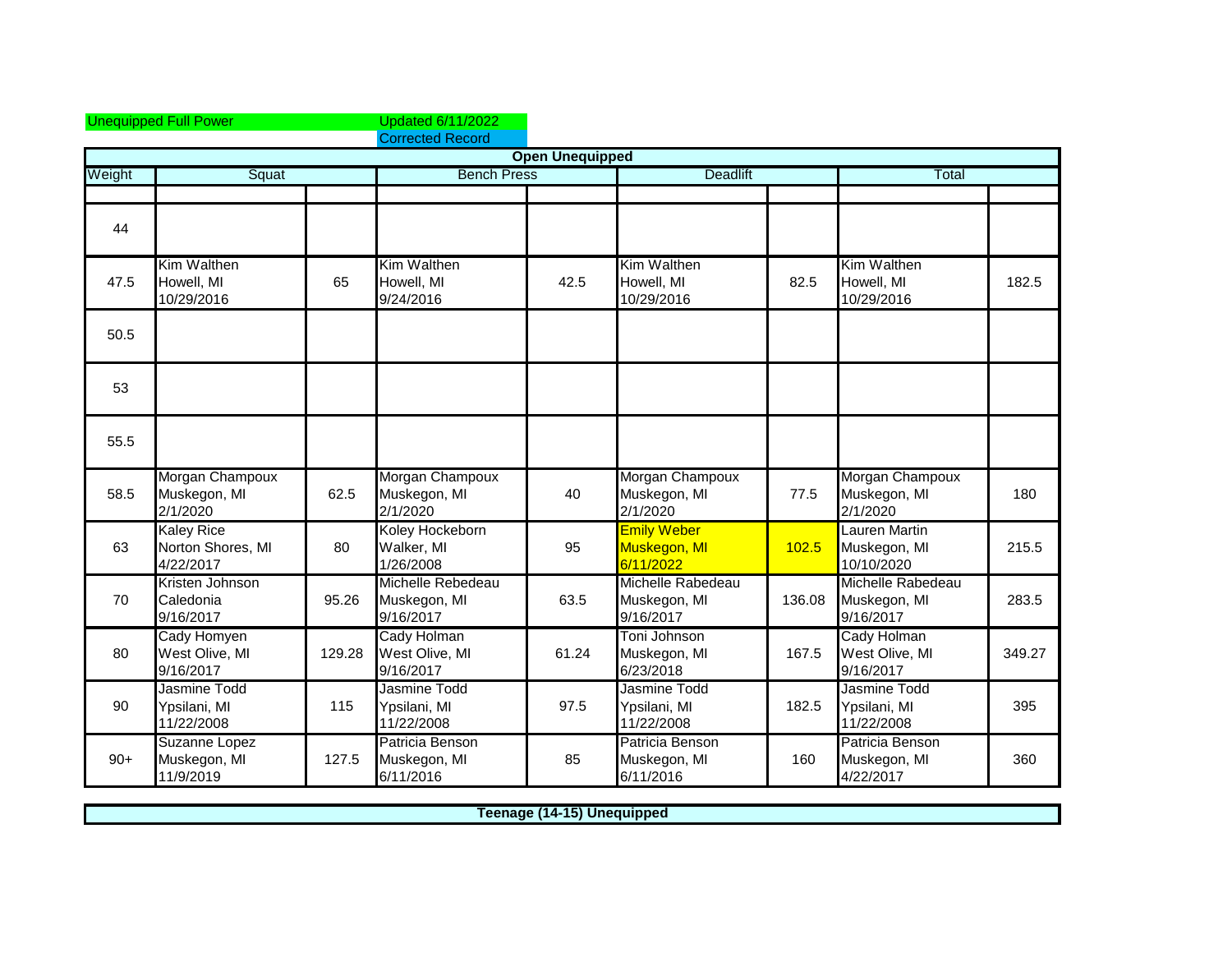| Weight | Squat                                      |      | <b>Bench Press</b>                         |                            | <b>Deadlift</b>                            |     | Total                                      |     |
|--------|--------------------------------------------|------|--------------------------------------------|----------------------------|--------------------------------------------|-----|--------------------------------------------|-----|
|        |                                            |      |                                            |                            |                                            |     |                                            |     |
| 47.5   |                                            |      |                                            |                            |                                            |     |                                            |     |
| 47.5   |                                            |      |                                            |                            |                                            |     |                                            |     |
| 50.5   |                                            |      |                                            |                            |                                            |     |                                            |     |
| 53     | Hannah Krause<br>Allegan, MI<br>10/16/2010 | 62.5 | Hannah Krause<br>Allegan, MI<br>10/16/2010 | 37.5                       | Hannah Krause<br>Allegan, MI<br>10/16/2010 | 85  | Hannah Krause<br>Allegan, MI<br>10/16/2010 | 185 |
| 55.5   |                                            |      |                                            |                            |                                            |     |                                            |     |
| 58.5   |                                            |      |                                            |                            |                                            |     |                                            |     |
| 63     |                                            |      |                                            |                            |                                            |     |                                            |     |
| 70     |                                            |      |                                            |                            |                                            |     |                                            |     |
| 80     |                                            |      |                                            |                            |                                            |     |                                            |     |
| 90     | Megan Travis<br>Holland, MI<br>4/22/2017   | 75   | Megan Travis<br>Holland, MI<br>4/22/2017   | 30                         | Megan Travis<br>Holland, MI<br>4/22/2017   | 110 | Megan Travis<br>Holland, MI<br>4/22/2017   | 215 |
|        |                                            |      |                                            |                            |                                            |     |                                            |     |
|        |                                            |      |                                            |                            |                                            |     |                                            |     |
| Weight |                                            |      | <b>Bench Press</b>                         | Teenage (16-17) Unequipped |                                            |     |                                            |     |
|        | Squat                                      |      |                                            |                            | <b>Deadlift</b>                            |     | Total                                      |     |
|        |                                            |      |                                            |                            |                                            |     |                                            |     |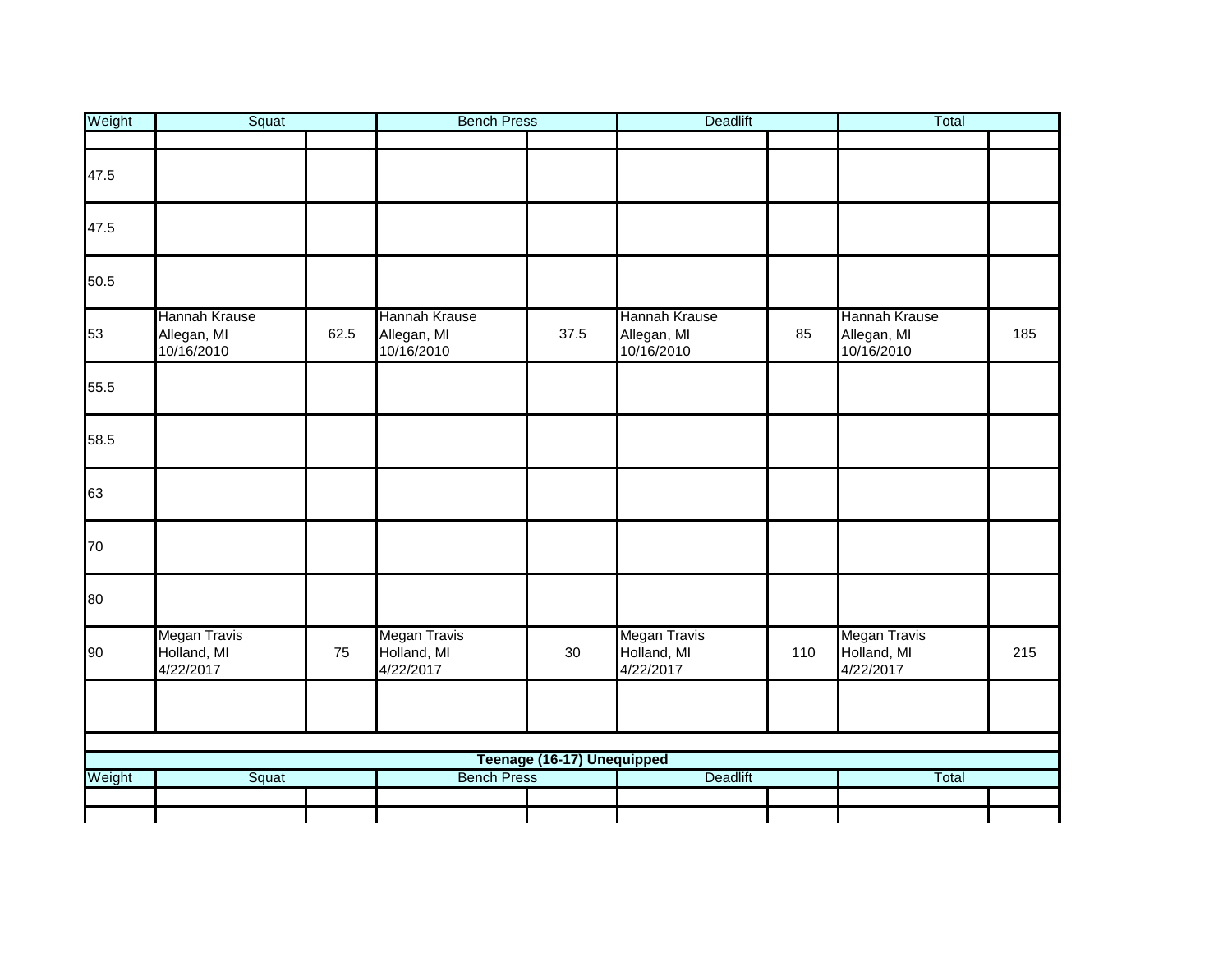| 50.5   |                                           |     |                                           |                            |                                           |       |                                           |       |
|--------|-------------------------------------------|-----|-------------------------------------------|----------------------------|-------------------------------------------|-------|-------------------------------------------|-------|
| 55     |                                           |     |                                           |                            |                                           |       |                                           |       |
| 58.5   |                                           |     |                                           |                            |                                           |       |                                           |       |
| 63     |                                           |     |                                           |                            |                                           |       |                                           |       |
| 70     |                                           |     |                                           |                            |                                           |       |                                           |       |
| 80     |                                           |     |                                           |                            |                                           |       |                                           |       |
| 90     |                                           |     |                                           |                            |                                           |       |                                           |       |
| $90+$  | Lauren Travis<br>Holland, MI<br>4/22/2017 | 115 | Lauren Travis<br>Holland, MI<br>4/22/2017 | 60                         | Lauren Travis<br>Holland, MI<br>4/22/2017 | 142.5 | Lauren Travis<br>Holland, MI<br>4/22/2017 | 317.5 |
|        |                                           |     |                                           | Teenage (18-19) Unequipped |                                           |       |                                           |       |
| Weight | Squat                                     |     | <b>Bench Press</b>                        |                            | Deadlift                                  |       | Total                                     |       |
| 50.5   |                                           |     |                                           |                            |                                           |       |                                           |       |
| 55.5   |                                           |     |                                           |                            |                                           |       |                                           |       |
| 63     |                                           |     |                                           |                            |                                           |       |                                           |       |
| 70     |                                           |     |                                           |                            |                                           |       |                                           |       |
|        | Kaitlyn Kapka                             |     | Kaitlyn Kapka                             |                            | Kaitlyn Kapka                             |       | Kaitlyn Kapka                             |       |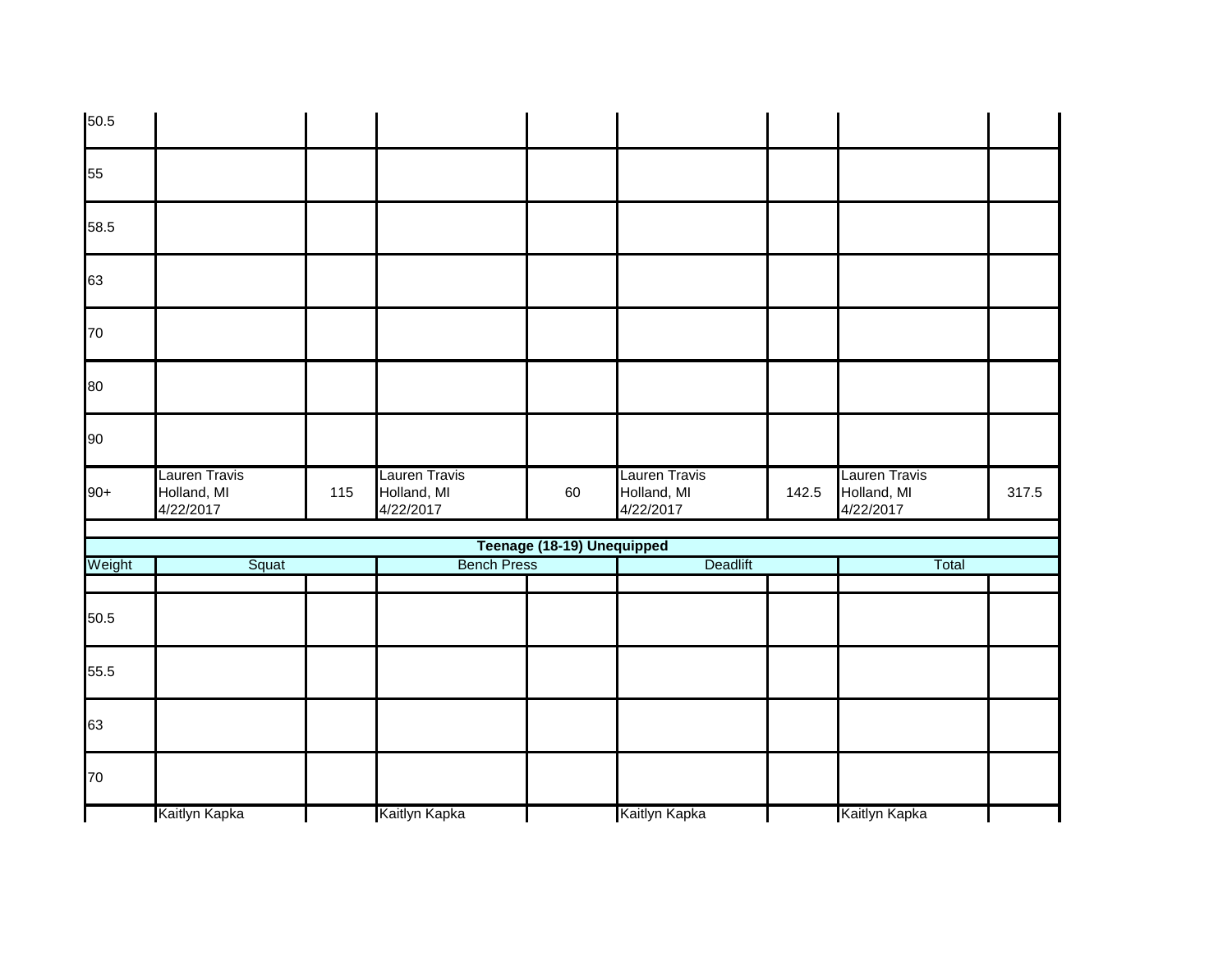| 90     | Saginaw, MI<br>4/21/2012                    | 70     | Saginaw, MI<br>4/21/2012                    | 47.5                      | Saginaw, MI<br>6/2/2012                     | 90    | Saginaw, MI<br>4/21/2012                    | 285    |
|--------|---------------------------------------------|--------|---------------------------------------------|---------------------------|---------------------------------------------|-------|---------------------------------------------|--------|
|        |                                             |        |                                             | Junior (20-23) Unequipped |                                             |       |                                             |        |
| Weight | Squat                                       |        | <b>Bench Press</b>                          |                           | <b>Deadlift</b>                             |       | Total                                       |        |
| 50.5   |                                             |        |                                             |                           |                                             |       |                                             |        |
| 55.5   |                                             |        |                                             |                           |                                             |       |                                             |        |
| 58.5   |                                             |        |                                             |                           |                                             |       |                                             |        |
| 63     | Lauren Martin<br>Muskegon, MI<br>10/10/2020 | 75     | Lauren Martin<br>Muskegon, MI<br>10/10/2020 | 52.5                      | Lauren Martin<br>Muskegon, MI<br>10/10/2020 | 88    | Lauren Martin<br>Muskegon, MI<br>10/10/2020 | 215.5  |
| 70     | Cady Homyen<br>West Olive, MI<br>4/22/2017  | 122.5  | Cady Homyen<br>West Olive, MI<br>4/22/2017  | 67.5                      | Cady Homyen<br>West Olive, MI<br>4/22/2017  | 142.5 | Cady Homyen<br>West Olive, MI<br>4/22/2017  | 332.5  |
| 80     | Cady Homyen<br>West Olive, MI<br>9/16/2017  | 129.28 | Cady Homyen<br>West Olive, MI<br>9/16/2017  | 61.24                     | Toni Johnson<br>Muskegon, MI<br>6/23/2018   | 167.5 | Cady Homyen<br>West Olive, MI<br>9/16/2017  | 349.27 |
| $90+$  |                                             |        |                                             |                           |                                             |       |                                             |        |

|        | Master (40-44) Unequipped |  |                    |  |          |  |       |  |  |  |  |  |
|--------|---------------------------|--|--------------------|--|----------|--|-------|--|--|--|--|--|
| Weight | Squat                     |  | <b>Bench Press</b> |  | Deadlift |  | Total |  |  |  |  |  |
|        |                           |  |                    |  |          |  |       |  |  |  |  |  |
| 50.5   |                           |  |                    |  |          |  |       |  |  |  |  |  |
| 53     |                           |  |                    |  |          |  |       |  |  |  |  |  |
| 55.5   |                           |  |                    |  |          |  |       |  |  |  |  |  |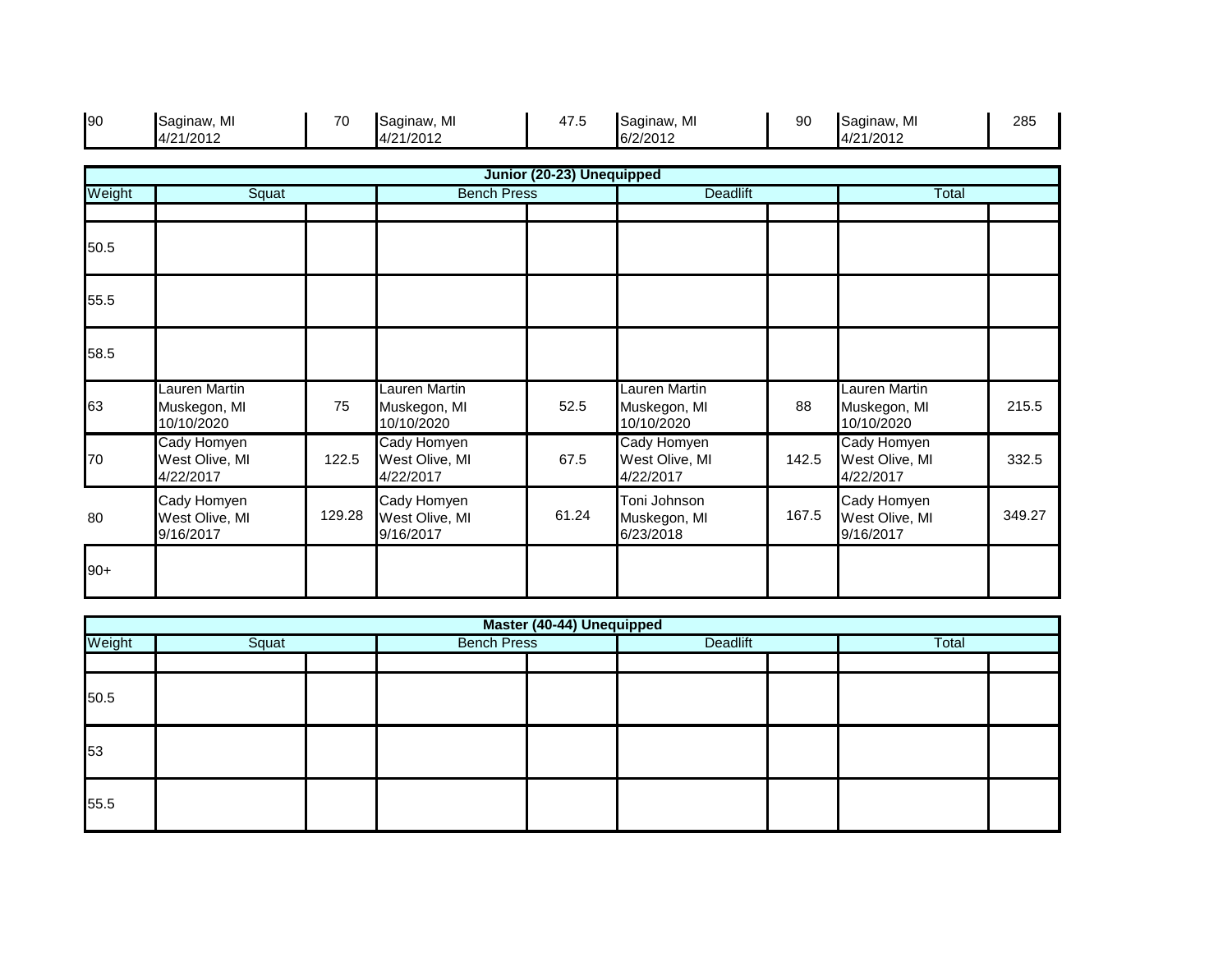| 58.5 |  |  |  |  |
|------|--|--|--|--|
| 63   |  |  |  |  |
| 70   |  |  |  |  |
| 80   |  |  |  |  |
| 90   |  |  |  |  |

|        |                                                |     |                                                | Master (45-49) Unequipped |                                                |       |                                                |       |
|--------|------------------------------------------------|-----|------------------------------------------------|---------------------------|------------------------------------------------|-------|------------------------------------------------|-------|
| Weight | Squat                                          |     | <b>Bench Press</b>                             |                           | <b>Deadlift</b>                                |       | Total                                          |       |
|        |                                                |     |                                                |                           |                                                |       |                                                |       |
| 44     |                                                |     |                                                |                           |                                                |       |                                                |       |
| 53     |                                                |     |                                                |                           |                                                |       |                                                |       |
| 63     | Carol Burr<br>Hersey, MI<br>2/25/2006          | 100 | Koley Hockeborn<br>Walker, MI<br>1/26/2008     | 95                        | <b>Carol Burr</b><br>Hersey, MI<br>2/25/2006   | 142.5 | <b>Carol Burr</b><br>Hersey, MI<br>9/30/2006   | 315   |
| 70     | Carol Burr<br>Hersey, MI<br>8/11/2007          | 115 | Carol Burr<br>Hersey, MI<br>3/3/2007           | 75                        | Carol Burr<br>Hersey, MI<br>1/26/2008          | 165   | Carol Burr<br>Hersey, MI<br>1/26/2008          | 345   |
| 80     | Kimberly Whitfield<br>Lansing. MI<br>4/22/2017 | 70  | Kimberly Whitfield<br>Lansing, MI<br>4/22/2017 | 47.5                      | Kimberly Whitfield<br>Lansing, MI<br>4/22/2017 | 100   | Kimberly Whitfield<br>Lansing, MI<br>4/22/2017 | 217.5 |
| $90+$  | Patricia Benson<br>Muskegon, MI<br>4/22/2017   | 125 | Patricia Benson<br>Muskegon, MI<br>6/11/2016   | 85                        | Patricia Benson<br>Muskegon, MI<br>6/11/2016   | 160   | Patricia Benson<br>Muskegon, MI<br>4/22/2017   | 360   |

|        | .<br>(50-54<br><b>Unequipped</b><br>Master |                                    |          |       |  |  |  |  |  |
|--------|--------------------------------------------|------------------------------------|----------|-------|--|--|--|--|--|
| Weight | Squat                                      | Droce<br>Ranch<br>ווטווסכ<br>၊ င၁၁ | Deadlift | Total |  |  |  |  |  |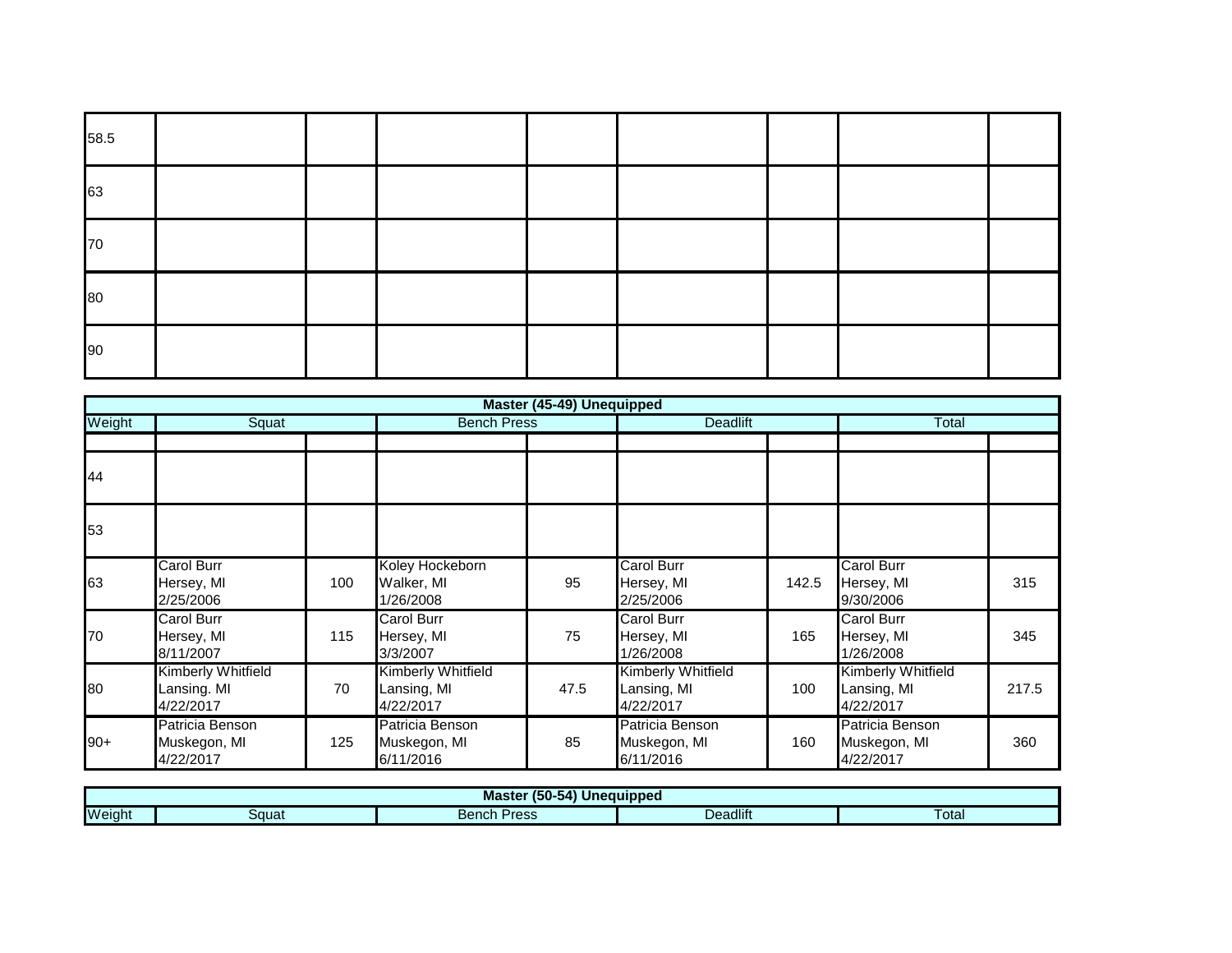| 47.5  | Kim Walthen<br>Howell, MI<br>10/29/2016          | 65  | Kim Walthen<br>Howell, MI<br>9/24/2016    | 42.5 | Kim Walthen<br>Howell, MI<br>10/29/2016   | 82.5 | Kim Walthen<br>Howell, MI<br>10/29/2016          | 182.5 |
|-------|--------------------------------------------------|-----|-------------------------------------------|------|-------------------------------------------|------|--------------------------------------------------|-------|
| 50.5  |                                                  |     |                                           |      |                                           |      |                                                  |       |
| 53    |                                                  |     |                                           |      |                                           |      |                                                  |       |
| 55.5  |                                                  |     |                                           |      |                                           |      |                                                  |       |
| 58.5  |                                                  |     |                                           |      |                                           |      |                                                  |       |
| 63    |                                                  |     |                                           |      |                                           |      |                                                  |       |
| 70    | Carol Burr<br>Hersey, MI<br>9/13/2008            | 105 | Carol Burr<br>Hersey, MI<br>9/13/2008     | 77.5 | Carol Burr<br>Hersey, MI<br>9/13/2008     | 165  | Carol Burr<br>Hersey, MI<br>9/13/2008            | 347.5 |
| 80    |                                                  |     |                                           |      |                                           |      |                                                  |       |
| 90    |                                                  |     |                                           |      |                                           |      |                                                  |       |
| $90+$ | <b>Sharri Margraves</b><br>Bath, MI<br>4/22/2017 | 115 | Sharri Margraves<br>Bath, MI<br>4/22/2017 | 77.5 | Sharri Margraves<br>Bath, MI<br>4/11/2015 | 160  | <b>Sharri Margraves</b><br>Bath, MI<br>4/11/2015 | 345   |

|        |       |                    |          |  | Master (55-59) Unequipped |  |  |  |  |  |  |  |  |  |  |  |  |
|--------|-------|--------------------|----------|--|---------------------------|--|--|--|--|--|--|--|--|--|--|--|--|
| Weight | Squat | <b>Bench Press</b> | Deadlift |  | <b>Total</b>              |  |  |  |  |  |  |  |  |  |  |  |  |
|        |       |                    |          |  |                           |  |  |  |  |  |  |  |  |  |  |  |  |
| 50.5   |       |                    |          |  |                           |  |  |  |  |  |  |  |  |  |  |  |  |
| 53     |       |                    |          |  |                           |  |  |  |  |  |  |  |  |  |  |  |  |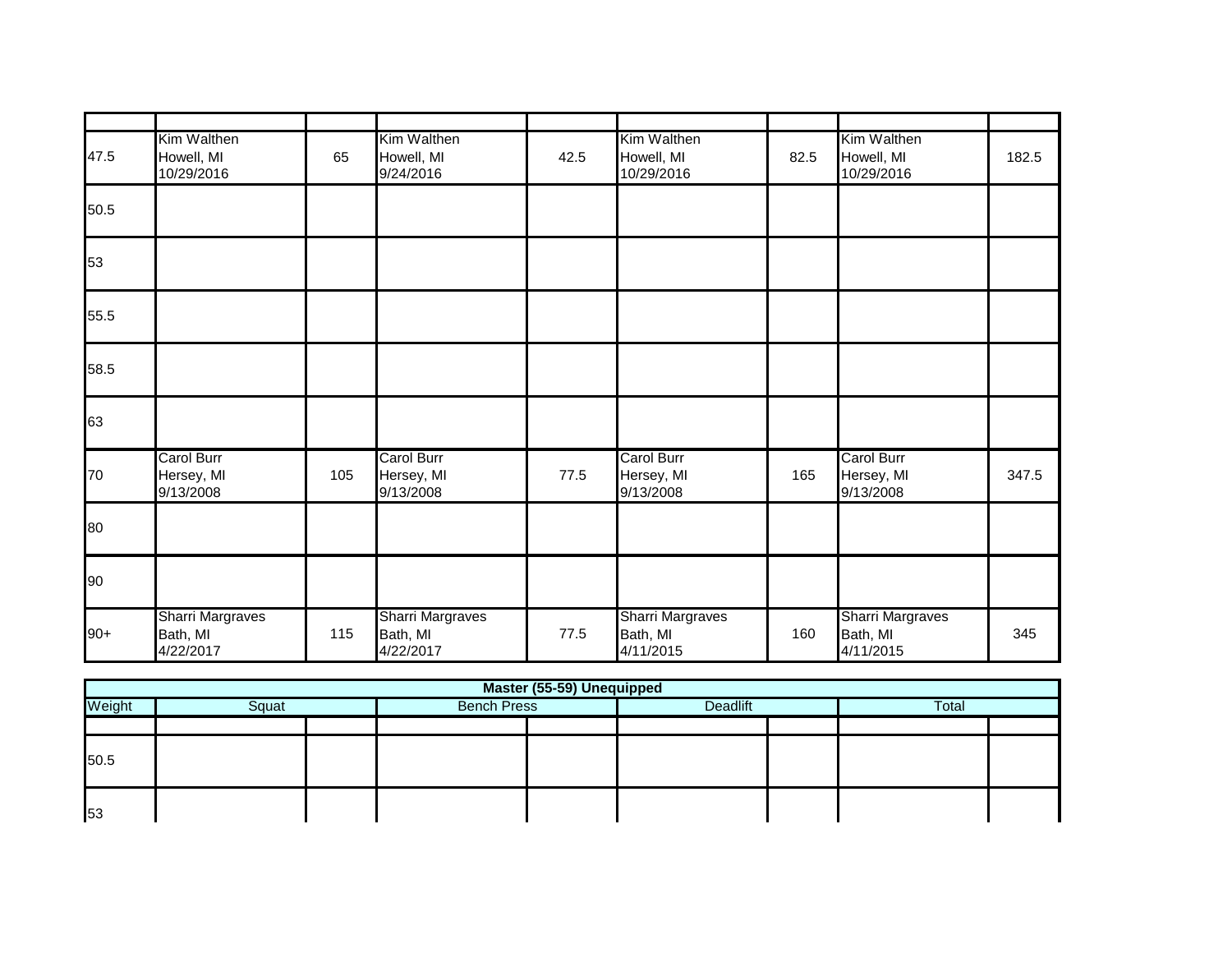| 58.5  |                                              |      |                                              |    |                                              |     |                                              |       |
|-------|----------------------------------------------|------|----------------------------------------------|----|----------------------------------------------|-----|----------------------------------------------|-------|
| 63    |                                              |      |                                              |    |                                              |     |                                              |       |
| 70    | <b>Carol Burr</b><br>Hersey, MI<br>8/12/2017 | 77.5 | <b>Carol Burr</b><br>Hersey, MI<br>8/12/2017 | 65 | <b>Carol Burr</b><br>Hersey, MI<br>8/12/2017 | 130 | <b>Carol Burr</b><br>Hersey, MI<br>8/12/2017 | 272.5 |
| 80    |                                              |      |                                              |    |                                              |     |                                              |       |
| 90    |                                              |      |                                              |    |                                              |     |                                              |       |
| $90+$ | Peggy Dutcher<br>Hazlett, MI<br>4/26/2008    | 52.5 | Peggy Dutcher<br>Hazlett, MI<br>4/26/2008    | 40 | Peggy Dutcher<br>Hazlett, MI<br>4/26/2008    | 95  | Peggy Dutcher<br>Hazlett, MI<br>4/26/2008    | 187.5 |

|        |       |                    | Master (60-64) Unequipped |          |       |  |
|--------|-------|--------------------|---------------------------|----------|-------|--|
| Weight | Squat | <b>Bench Press</b> |                           | Deadlift | Total |  |
|        |       |                    |                           |          |       |  |
| 50.5   |       |                    |                           |          |       |  |
| 53     |       |                    |                           |          |       |  |
| 55.5   |       |                    |                           |          |       |  |
| 63     |       |                    |                           |          |       |  |
| 70     |       |                    |                           |          |       |  |
| 80     |       |                    |                           |          |       |  |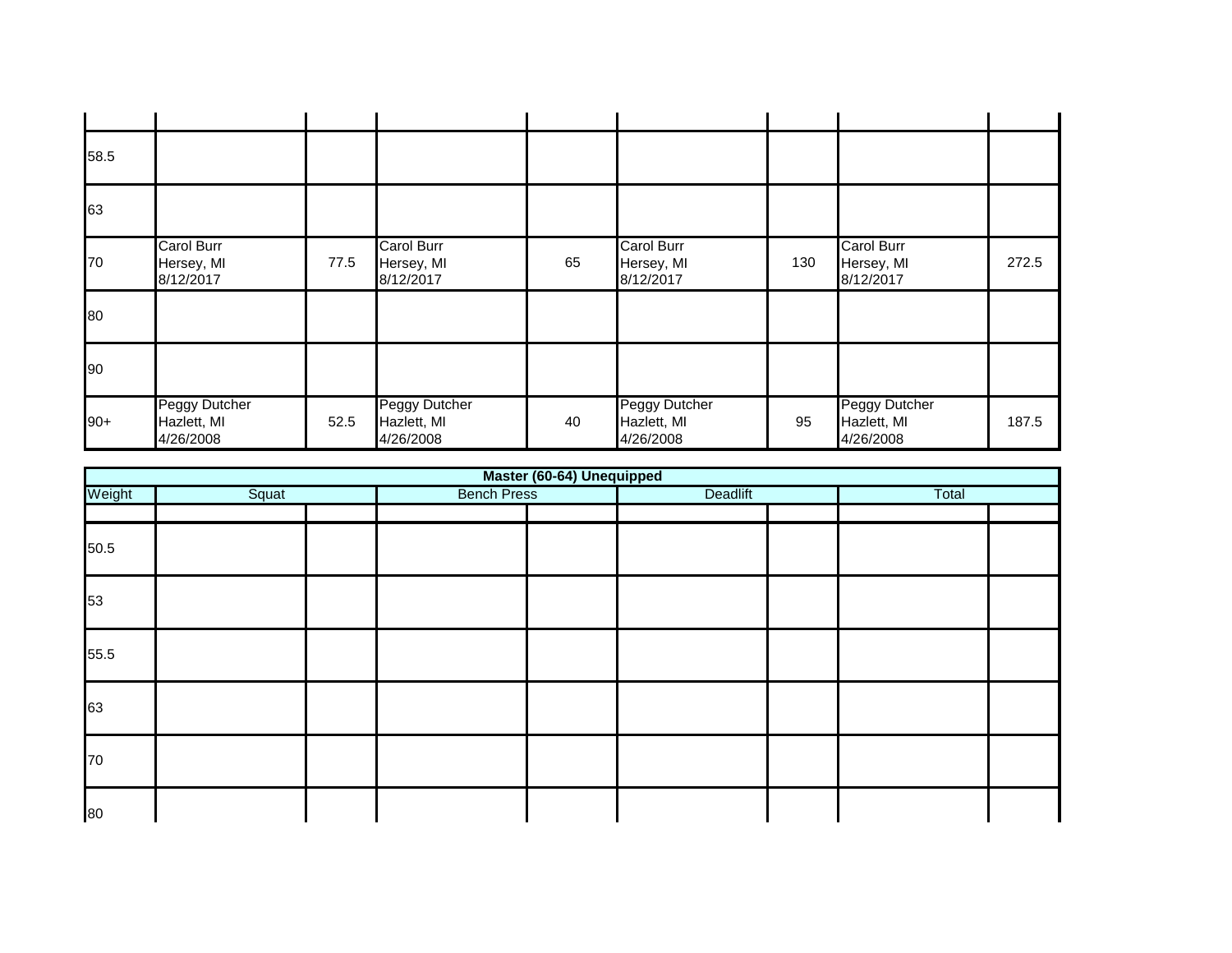| 90    |  |  |  |  |
|-------|--|--|--|--|
| $90+$ |  |  |  |  |

|        |                                           |       |                                                  | Master (65-69) Unequipped |                                                  |      |                                                  |       |
|--------|-------------------------------------------|-------|--------------------------------------------------|---------------------------|--------------------------------------------------|------|--------------------------------------------------|-------|
| Weight | Squat                                     |       | <b>Bench Press</b>                               |                           | Deadlift                                         |      | Total                                            |       |
|        |                                           |       |                                                  |                           |                                                  |      |                                                  |       |
| 44     |                                           |       |                                                  |                           |                                                  |      |                                                  |       |
| 47.5   |                                           |       |                                                  |                           |                                                  |      |                                                  |       |
| 63     |                                           |       |                                                  |                           |                                                  |      |                                                  |       |
| 70     |                                           |       |                                                  |                           |                                                  |      |                                                  |       |
| 80     |                                           |       |                                                  |                           |                                                  |      |                                                  |       |
| 90     | Carol Chaney<br>Muskegon, MI<br>9/26/2016 | 31.75 | <b>Carol Chaney</b><br>Muskegon, MI<br>9/26/2016 | 36.3                      | <b>Carol Chaney</b><br>Muskegon, MI<br>9/26/2016 | 70.3 | <b>Carol Chaney</b><br>Muskegon, MI<br>9/26/2016 | 138.3 |

|                 | Master (70-74) Unequipped   |  |                    |  |                 |  |       |  |  |  |  |
|-----------------|-----------------------------|--|--------------------|--|-----------------|--|-------|--|--|--|--|
| Weight          | Squat                       |  | <b>Bench Press</b> |  | Deadlift        |  | Total |  |  |  |  |
|                 |                             |  |                    |  |                 |  |       |  |  |  |  |
| 44              |                             |  |                    |  |                 |  |       |  |  |  |  |
|                 |                             |  |                    |  |                 |  |       |  |  |  |  |
|                 | Master 8 (75-79) Unequipped |  |                    |  |                 |  |       |  |  |  |  |
| Weight<br>Squat |                             |  | <b>Bench Press</b> |  | <b>Deadlift</b> |  | Total |  |  |  |  |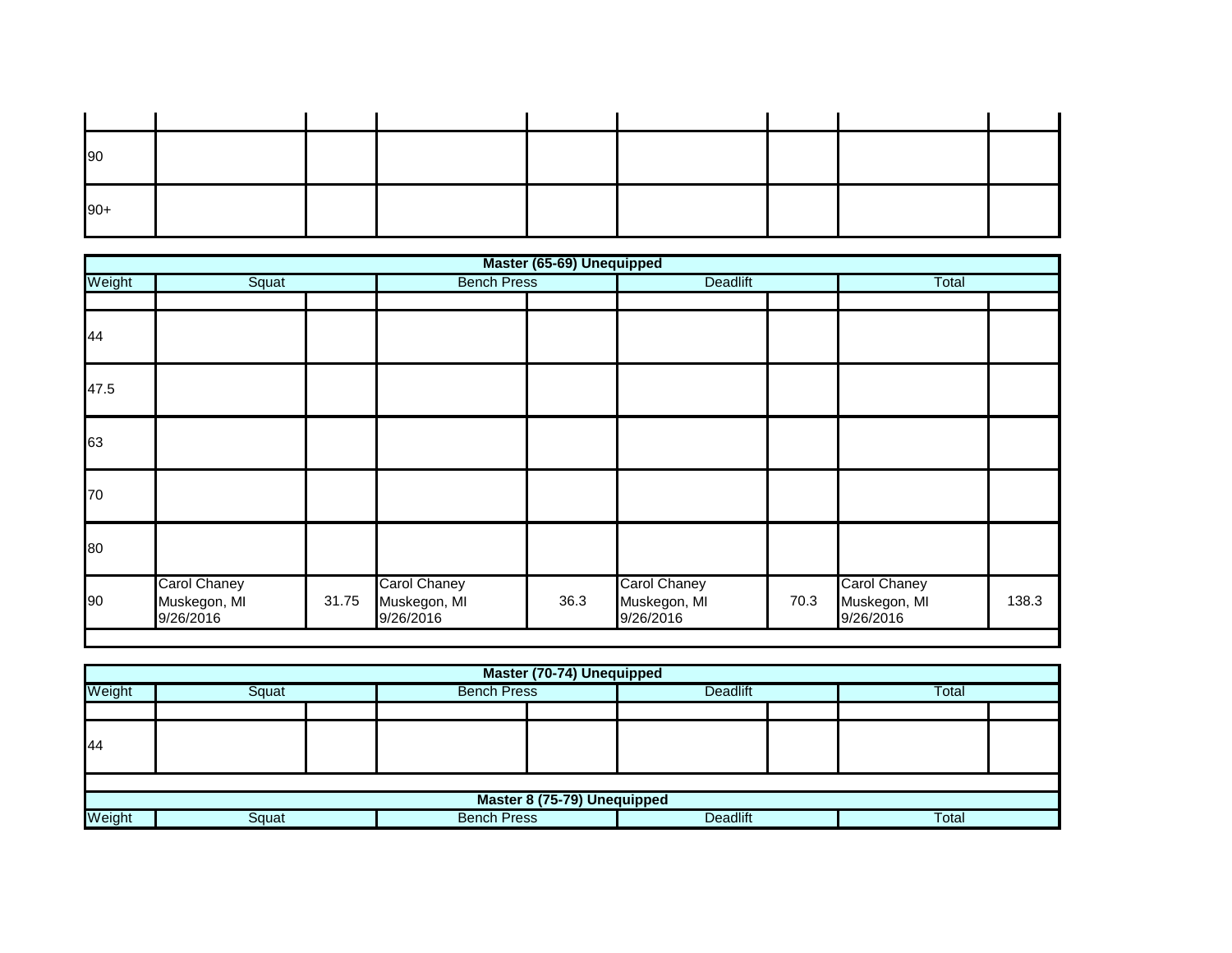| 80     | Gretchen Page<br>Muskegon, MI<br>8/25/2018 | 27.5 | Gretchen Page<br>Muskegon, MI<br>8/25/2018 | 25                                       | <b>Gretchen Page</b><br>Muskegon, MI<br>8/25/2018 | 72.5 | Gretchen Page<br>Muskegon, MI<br>8/25/2018   | 125   |
|--------|--------------------------------------------|------|--------------------------------------------|------------------------------------------|---------------------------------------------------|------|----------------------------------------------|-------|
|        |                                            |      |                                            |                                          |                                                   |      |                                              |       |
|        |                                            |      |                                            | Master (80-84) Unequipped                |                                                   |      |                                              |       |
| Weight | Squat                                      |      | <b>Bench Press</b>                         |                                          | <b>Deadlift</b>                                   |      | Total                                        |       |
|        |                                            |      |                                            |                                          |                                                   |      |                                              |       |
| 63     | Josie Merrel<br>Michigan<br>8/13/2005      | 15   | Josie Merrel<br>Michigan<br>8/13/2005      | 20                                       | <b>Josie Merrel</b><br>Michigan<br>8/13/2005      | 35   | <b>Josie Merrel</b><br>Michigan<br>8/13/2005 | 70    |
| $90+$  | Dorris Meadows<br>Michigan<br>8/13/2005    | 45   | Dorris Meadows<br>Michigan<br>8/13/2005    | 32.5                                     | <b>Dorris Meadows</b><br>Michigan<br>8/13/2005    | 75   | Dorris Meadows<br>Michigan<br>8/13/2005      | 152.5 |
|        |                                            |      |                                            |                                          |                                                   |      |                                              |       |
|        |                                            |      |                                            | <b>Police, Military, Fire Unequipped</b> |                                                   |      |                                              |       |
| Weight | Squat                                      |      | <b>Bench Press</b>                         |                                          | <b>Deadlift</b>                                   |      | <b>Total</b>                                 |       |
|        |                                            |      |                                            |                                          |                                                   |      |                                              |       |
| 58.5   |                                            |      |                                            |                                          |                                                   |      |                                              |       |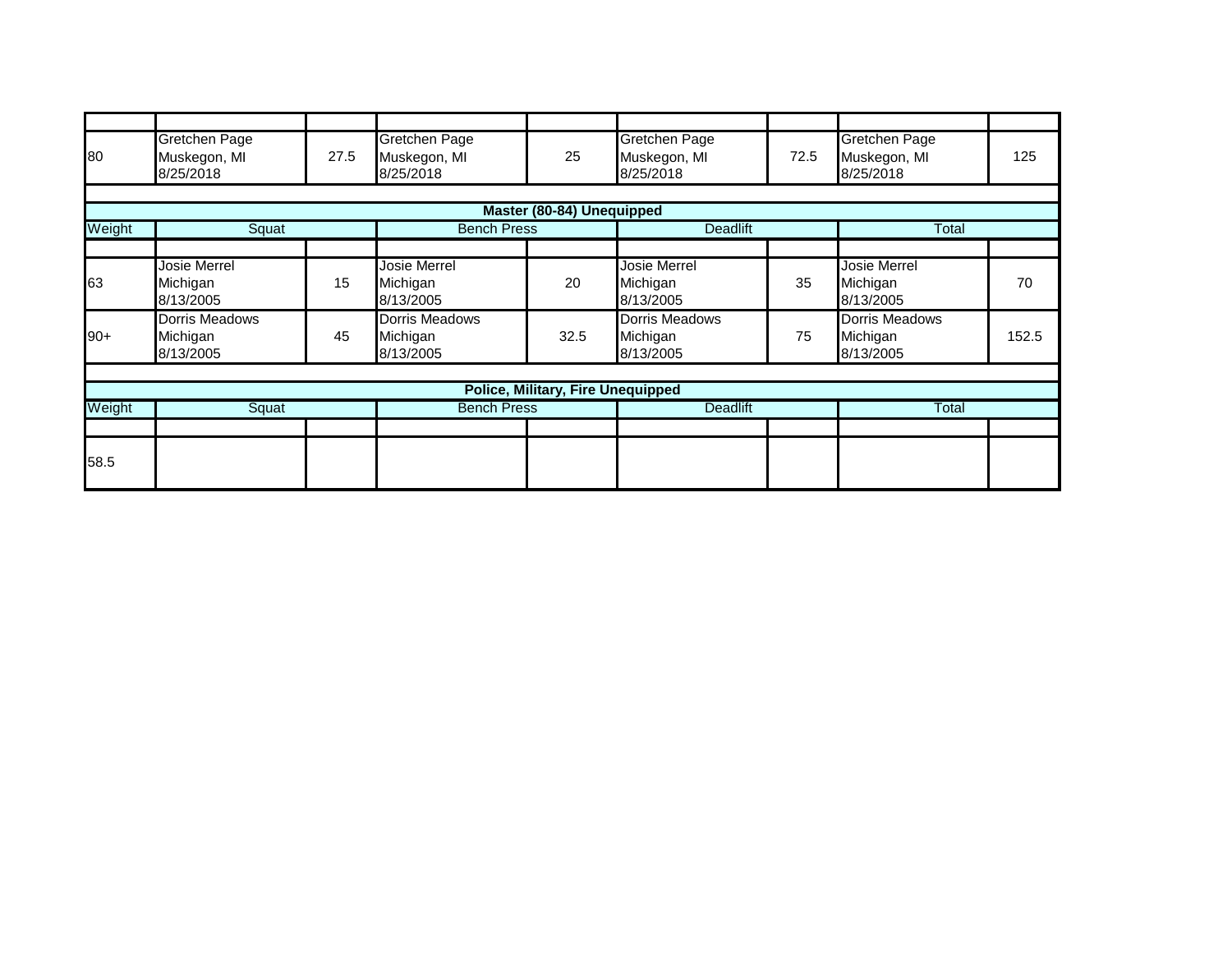## Full Power Equipped Michigan Records Updated 4/22/2017

|        | <b>Open Equipped</b>                             |     |                                                  |      |                                                  |       |                                                  |       |  |  |  |  |
|--------|--------------------------------------------------|-----|--------------------------------------------------|------|--------------------------------------------------|-------|--------------------------------------------------|-------|--|--|--|--|
| Weight | Squat                                            |     | <b>Bench Press</b>                               |      | <b>Deadlift</b>                                  |       | Total                                            |       |  |  |  |  |
| 44     |                                                  |     |                                                  |      |                                                  |       |                                                  |       |  |  |  |  |
| 47.5   |                                                  |     |                                                  |      |                                                  |       |                                                  |       |  |  |  |  |
| 50.5   |                                                  |     |                                                  |      |                                                  |       |                                                  |       |  |  |  |  |
| 53     | <b>Lauren Travis</b><br>Holland, MI<br>4/22/2017 | 115 | <b>Lauren Travis</b><br>Holland, MI<br>4/22/2017 | 60   | <b>Lauren Travis</b><br>Holland, MI<br>4/22/2017 | 142.5 | <b>Lauren Travis</b><br>Holland, MI<br>4/22/2017 | 317.5 |  |  |  |  |
| 58.5   |                                                  |     |                                                  |      |                                                  |       |                                                  |       |  |  |  |  |
| 63     | Lisa Mangold<br>Lakewood, WI<br>8/11/2007        | 140 | Lisa Mangold<br>Lakewood, WI<br>8/11/2007        | 67.5 | Lisa Mangold<br>Lakewood, WI<br>8/11/2007        | 142.5 | Lisa Mangold<br>Lakewood, WI<br>8/11/2007        | 350   |  |  |  |  |
| 70     | Lisa Mangold<br>Lakewood, WI<br>7/16/2011        | 115 | Amber Holland<br>Whitehall, MI<br>1/20/2007      | 90   | Karen Veltema<br>Hudsonville, MI<br>2/25/2006    | 192.5 | Lisa Mangold<br>Lakewood, WI<br>3/31/2007        | 335   |  |  |  |  |
| 80     |                                                  |     |                                                  |      |                                                  |       |                                                  |       |  |  |  |  |
| 90     |                                                  |     |                                                  |      |                                                  |       |                                                  |       |  |  |  |  |
| $90+$  |                                                  |     |                                                  |      |                                                  |       |                                                  |       |  |  |  |  |

| Teenage (14-15) Equipped                                   |  |  |  |  |  |  |  |  |  |  |  |
|------------------------------------------------------------|--|--|--|--|--|--|--|--|--|--|--|
| Deadlift<br>Weight<br>Total<br><b>Bench Press</b><br>}αuat |  |  |  |  |  |  |  |  |  |  |  |
|                                                            |  |  |  |  |  |  |  |  |  |  |  |
|                                                            |  |  |  |  |  |  |  |  |  |  |  |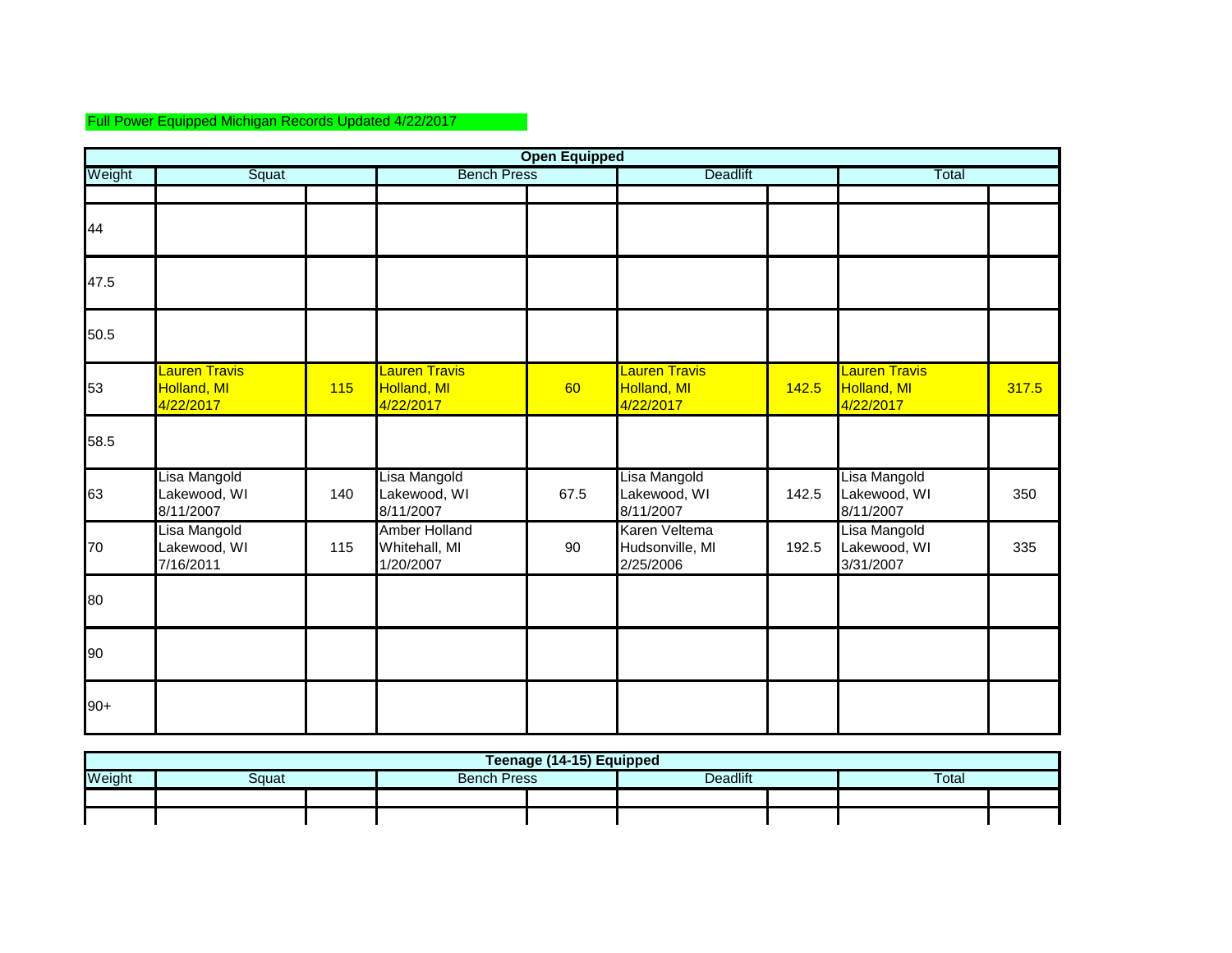| 50.5   |                                                  |       |                                                  |                          |                                                  |       |                                                  |       |
|--------|--------------------------------------------------|-------|--------------------------------------------------|--------------------------|--------------------------------------------------|-------|--------------------------------------------------|-------|
| 53     |                                                  |       |                                                  |                          |                                                  |       |                                                  |       |
| 58.5   |                                                  |       |                                                  |                          |                                                  |       |                                                  |       |
| 90     |                                                  |       |                                                  |                          |                                                  |       |                                                  |       |
|        |                                                  |       |                                                  |                          |                                                  |       |                                                  |       |
| Weight | Squat                                            |       | <b>Bench Press</b>                               | Teenage (16-17) Equipped | <b>Deadlift</b>                                  |       | Total                                            |       |
|        |                                                  |       |                                                  |                          |                                                  |       |                                                  |       |
| 53     | <b>Lauren Travis</b><br>Holland, MI<br>4/22/2017 | 115   | <b>Lauren Travis</b><br>Holland, MI<br>4/22/2017 | 60                       | <b>Lauren Travis</b><br>Holland, MI<br>4/22/2017 | 142.5 | <b>Lauren Travis</b><br>Holland, MI<br>4/22/2017 | 317.5 |
| 70     | Amber Holland<br>1/20/2007                       | 102.5 | <b>Amber Holland</b><br>1/20/2007                | 90                       | <b>Amber Holland</b><br>1/20/2007                | 125   | Amber Holland<br>1/20/2007                       | 317.5 |
| $90+$  |                                                  |       |                                                  |                          |                                                  |       |                                                  |       |
|        |                                                  |       |                                                  |                          |                                                  |       |                                                  |       |
|        |                                                  |       |                                                  | Teenage (18-19) Equipped |                                                  |       |                                                  |       |
| Weight | Squat                                            |       | <b>Bench Press</b>                               |                          | <b>Deadlift</b>                                  |       | Total                                            |       |
| 70     |                                                  |       |                                                  |                          |                                                  |       |                                                  |       |
|        |                                                  |       |                                                  | Junior (20-23) Equipped  |                                                  |       |                                                  |       |
| Weight | Squat                                            |       | <b>Bench Press</b>                               |                          | <b>Deadlift</b>                                  |       | Total                                            |       |
|        |                                                  |       |                                                  |                          |                                                  |       |                                                  |       |
| 70     |                                                  |       |                                                  |                          |                                                  |       |                                                  |       |
|        |                                                  |       |                                                  |                          |                                                  |       |                                                  |       |
|        |                                                  |       |                                                  | Master (40-44) Equipped  | Deadlift                                         |       | Total                                            |       |
| Weight | Squat                                            |       | <b>Bench Press</b>                               |                          |                                                  |       |                                                  |       |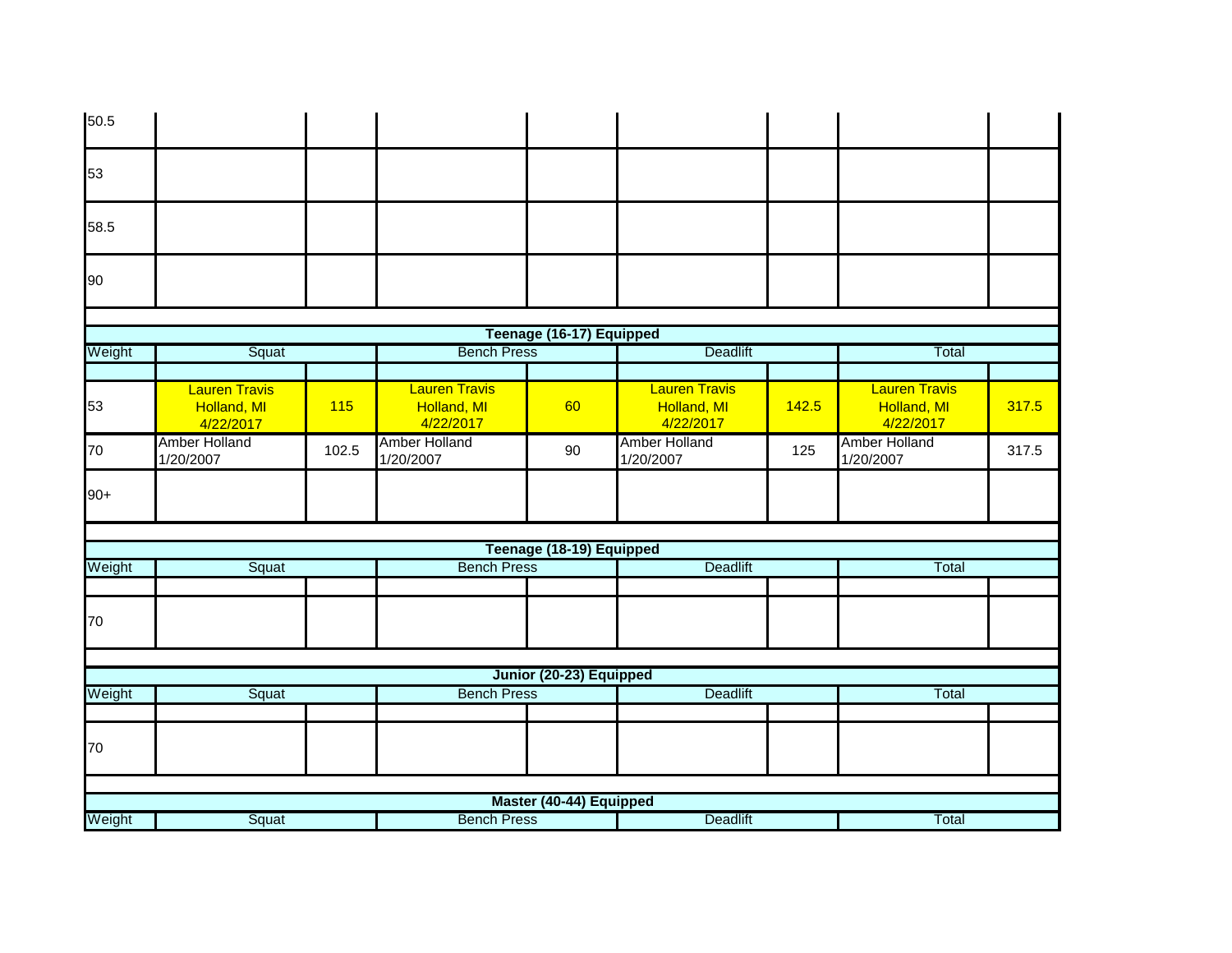| 63 | Lisa Mangold<br>Lakewood, WI<br>8/11/2007 | 140 | Lisa Mangold<br>Lakewood, WI<br>8/11/2007 | 67.5 | Lisa Mangold<br>Lakewood, WI<br>8/11/2007 | 142.5 | Lisa Mangold<br>Lakewood, WI<br>8/11/2007 | 350 |
|----|-------------------------------------------|-----|-------------------------------------------|------|-------------------------------------------|-------|-------------------------------------------|-----|
| 70 | Lisa Mangold<br>Lakewood, WI<br>7/16/2011 | 115 | Lisa Mangold<br>Lakewood, WI<br>7/16/2011 | 57.5 | Lisa Mangold<br>Lakewood, WI<br>7/16/2011 | 137.5 | Lisa Mangold<br>Lakewood, WI<br>7/16/2011 | 310 |

|             |                                            |      |                                            | Master (45-49) Equipped |                                            |      |                                            |     |  |
|-------------|--------------------------------------------|------|--------------------------------------------|-------------------------|--------------------------------------------|------|--------------------------------------------|-----|--|
| Weight      | Squat                                      |      | <b>Bench Press</b>                         |                         | <b>Deadlift</b>                            |      | Total                                      |     |  |
|             |                                            |      |                                            |                         |                                            |      |                                            |     |  |
| 50.5        | Angela Hardy<br>Misawake, MI<br>10/16/2010 | 57.5 | Angela Hardy<br>Misawake, MI<br>10/16/2010 | 40                      | Angela Hardy<br>Misawake, MI<br>10/16/2010 | 92.5 | Angela Hardy<br>Misawake, MI<br>10/16/2010 | 190 |  |
|             |                                            |      |                                            |                         |                                            |      |                                            |     |  |
|             |                                            |      |                                            | Master (55-59) Equipped |                                            |      |                                            |     |  |
| Weight      | Squat                                      |      | <b>Bench Press</b>                         |                         | <b>Deadlift</b>                            |      | Total                                      |     |  |
|             |                                            |      |                                            |                         |                                            |      |                                            |     |  |
| <b>1</b> 90 |                                            |      |                                            |                         |                                            |      |                                            |     |  |

|        | Master (60-64) Equipped |  |                    |  |                 |  |       |  |  |  |  |
|--------|-------------------------|--|--------------------|--|-----------------|--|-------|--|--|--|--|
| Weight | Squat                   |  | <b>Bench Press</b> |  | <b>Deadlift</b> |  | Total |  |  |  |  |
|        |                         |  |                    |  |                 |  |       |  |  |  |  |
| 50.5   |                         |  |                    |  |                 |  |       |  |  |  |  |

|        | Master (65-69) Equipped |  |                    |  |          |  |       |  |  |  |  |
|--------|-------------------------|--|--------------------|--|----------|--|-------|--|--|--|--|
| Weight | Squat                   |  | <b>Bench Press</b> |  | Deadlift |  | Total |  |  |  |  |
|        |                         |  |                    |  |          |  |       |  |  |  |  |
| 44     |                         |  |                    |  |          |  |       |  |  |  |  |
| 47.5   |                         |  |                    |  |          |  |       |  |  |  |  |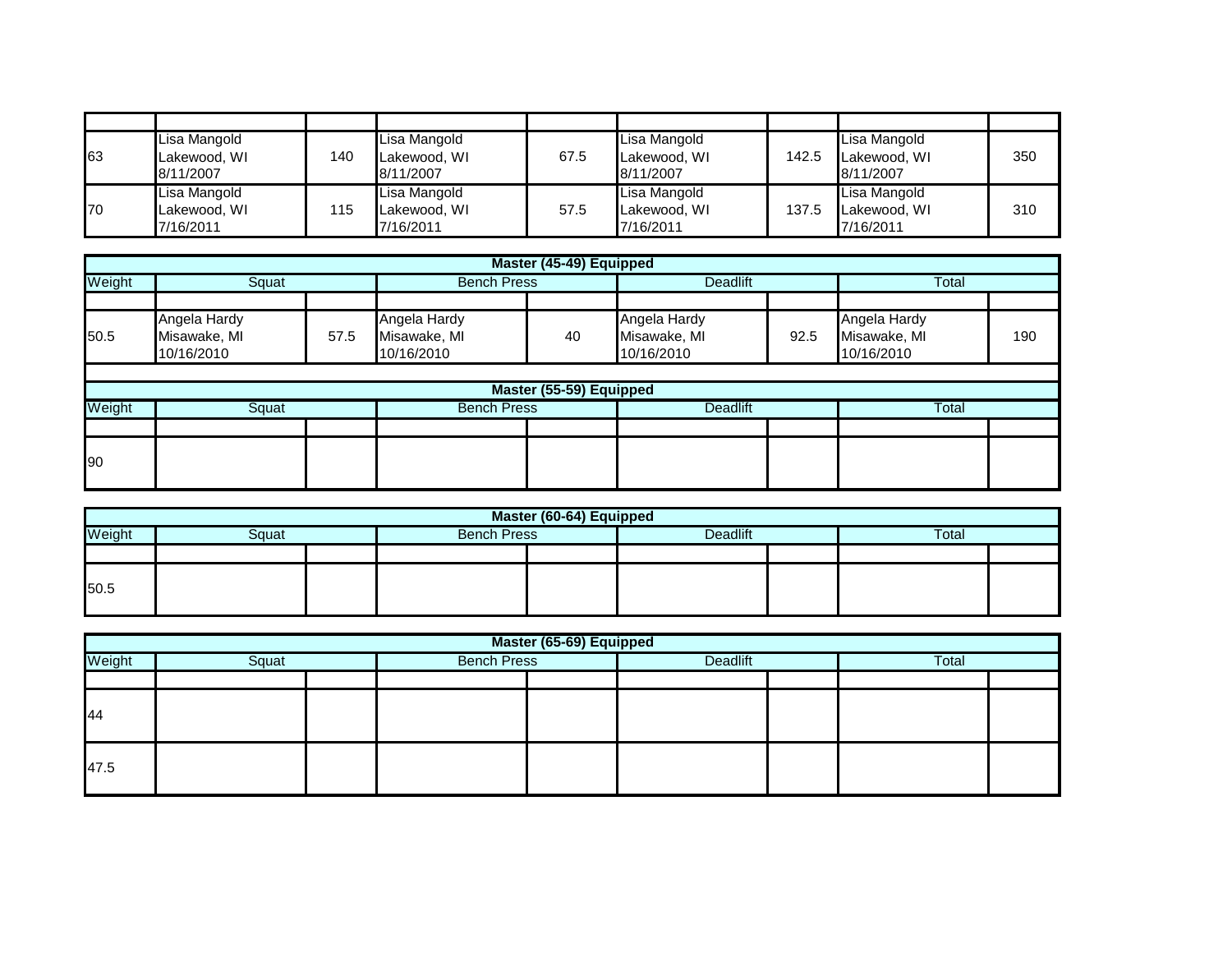## Single Event Women's Michigan Records Updated 6/11/2022

|        |                                                    |       | <b>Open Unequipped</b>                             |      |                                                     |       |
|--------|----------------------------------------------------|-------|----------------------------------------------------|------|-----------------------------------------------------|-------|
| Weight | Squat                                              |       | <b>Bench Press</b>                                 |      | <b>Deadlift</b>                                     |       |
| 44     |                                                    |       |                                                    |      |                                                     |       |
| 47.5   | Kimberly Wathen<br>Howell, MI<br>3/17/2018         | 60    |                                                    |      | <b>Kimberly Wathen</b><br>Howell, MI<br>3/17/2018   | 87.5  |
| 50.5   |                                                    |       |                                                    |      |                                                     |       |
| 53     | Hanna Krause<br>Allegan, MI<br>3/5/2011            | 70    | Jessica Santellan<br>Zeeland, MI<br>7/16/2016      | 42.5 | Jessica Santellan<br>Zeeland, MI<br>7/16/2016       | 92.5  |
| 55.5   |                                                    |       | Jessica Santellan<br>Zeeland, MI<br>7/15/2017      | 37.5 | Jessica Santellan<br>Zeeland, MI<br>7/15/2017       | 105   |
| 58.5   |                                                    |       | Koley Hockeborn<br>Walker, MI<br>1/26/2008         | 95   | Sandra James<br>Grand Junction, MI<br>4/22/2017     | 60    |
| 63     | <b>Emily Weber</b><br>Muskegon, MI<br>6/11/2022    | 60    | Koley Hockeborn<br>Walker, MI<br>10/16/2010        | 105  | Kelley James-Jura<br>Benton Harbor, MI<br>4/22/2017 | 112.5 |
| 70     |                                                    |       | <b>Marian Bosma</b><br>Hesperia, MI<br>6/25/2011   | 80   | <b>Marian Bosma</b><br>Hesperia, MI<br>6/26/2011    | 172.5 |
| 80     | Toni Johnson<br>Muskegon, MI<br>6/23/2018          | 117.5 | Kateri Stachowicz<br>Whitehall, MI<br>3/5/2011     | 75   | Toni Johnson<br>Muskegon, MI<br>6/23/2018           | 167.5 |
| 90     | <b>Andrea Fialek</b><br>Twin Lake, MI<br>6/23/2018 | 100   | <b>Andrea Fialek</b><br>Twin Lake, MI<br>6/23/2018 | 80   | Andrea Fialek<br>Twin Lake, MI<br>6/23/2018         | 137.5 |
|        | <b>Suzanne Wassouf</b>                             |       | <b>Sherrie Margraves</b>                           |      | <b>Sherrie Margraves</b>                            |       |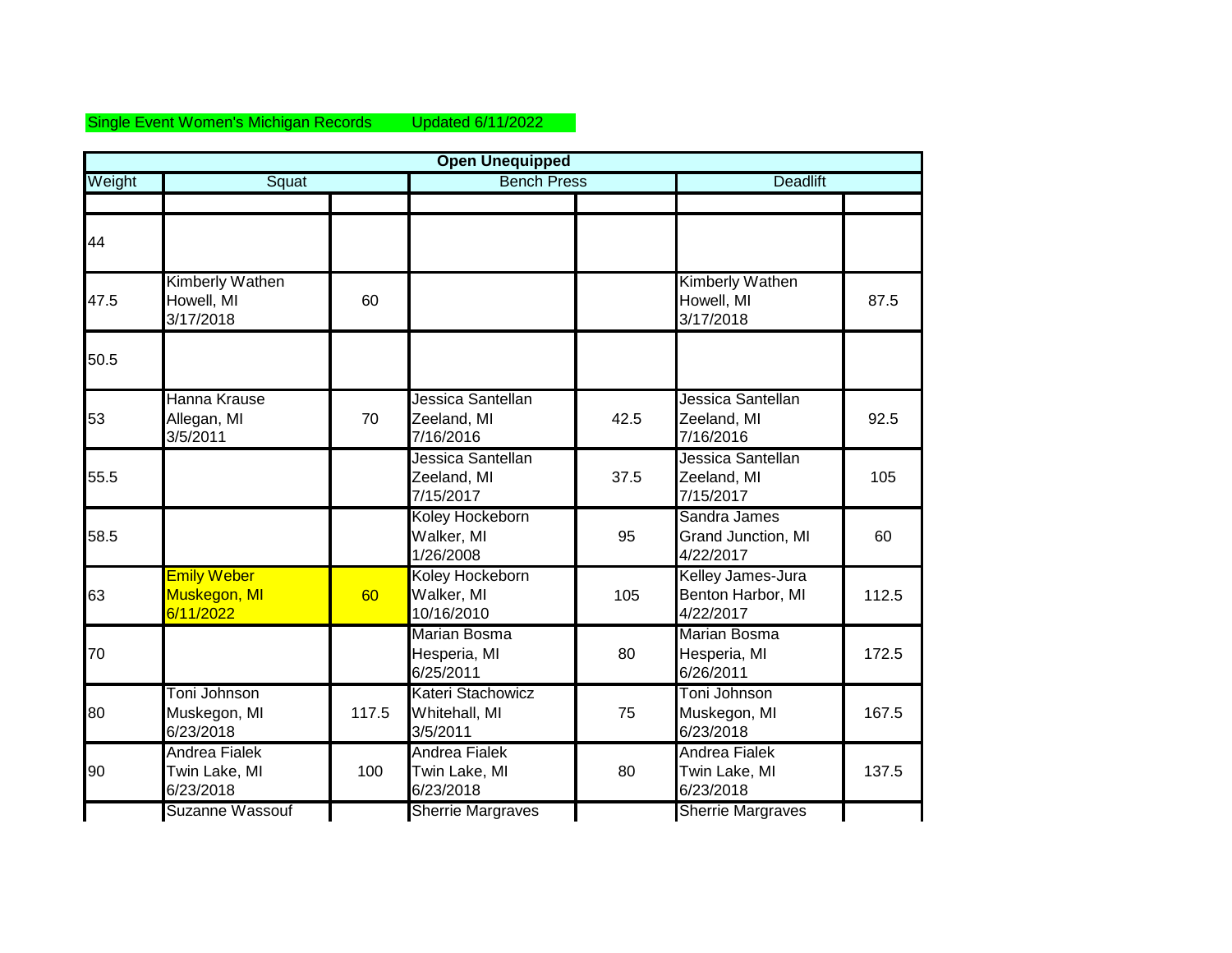| $90+$  | Grand Rappids, MI<br>6/23/2018          | 102.5 | Buth, MI<br>7/15/2017                   | 80 | Buth, MI<br>7/15/2017                   | 150 |
|--------|-----------------------------------------|-------|-----------------------------------------|----|-----------------------------------------|-----|
|        |                                         |       | Teenage (14-15) Unequipped              |    |                                         |     |
| Weight | Squat                                   |       | <b>Bench Press</b>                      |    | <b>Deadlift</b>                         |     |
| 47.5   |                                         |       |                                         |    |                                         |     |
| 53     | Hanna Krause<br>Allegan, MI<br>3/5/2011 | 70    | Hanna Krause<br>Allegan, MI<br>3/5/2011 | 40 | Hanna Krause<br>Allegan, MI<br>3/5/2011 | 90  |
| 55.5   |                                         |       |                                         |    |                                         |     |
| 63     |                                         |       |                                         |    |                                         |     |
| 70     |                                         |       |                                         |    |                                         |     |
| 90     |                                         |       |                                         |    |                                         |     |

| Teenage (16-17) Unequipped |  |  |                    |  |                 |  |  |  |
|----------------------------|--|--|--------------------|--|-----------------|--|--|--|
| Weight<br>Squat            |  |  | <b>Bench Press</b> |  | <b>Deadlift</b> |  |  |  |
|                            |  |  |                    |  |                 |  |  |  |
| 47.5                       |  |  |                    |  |                 |  |  |  |
| 53                         |  |  |                    |  |                 |  |  |  |
| 55.5                       |  |  |                    |  |                 |  |  |  |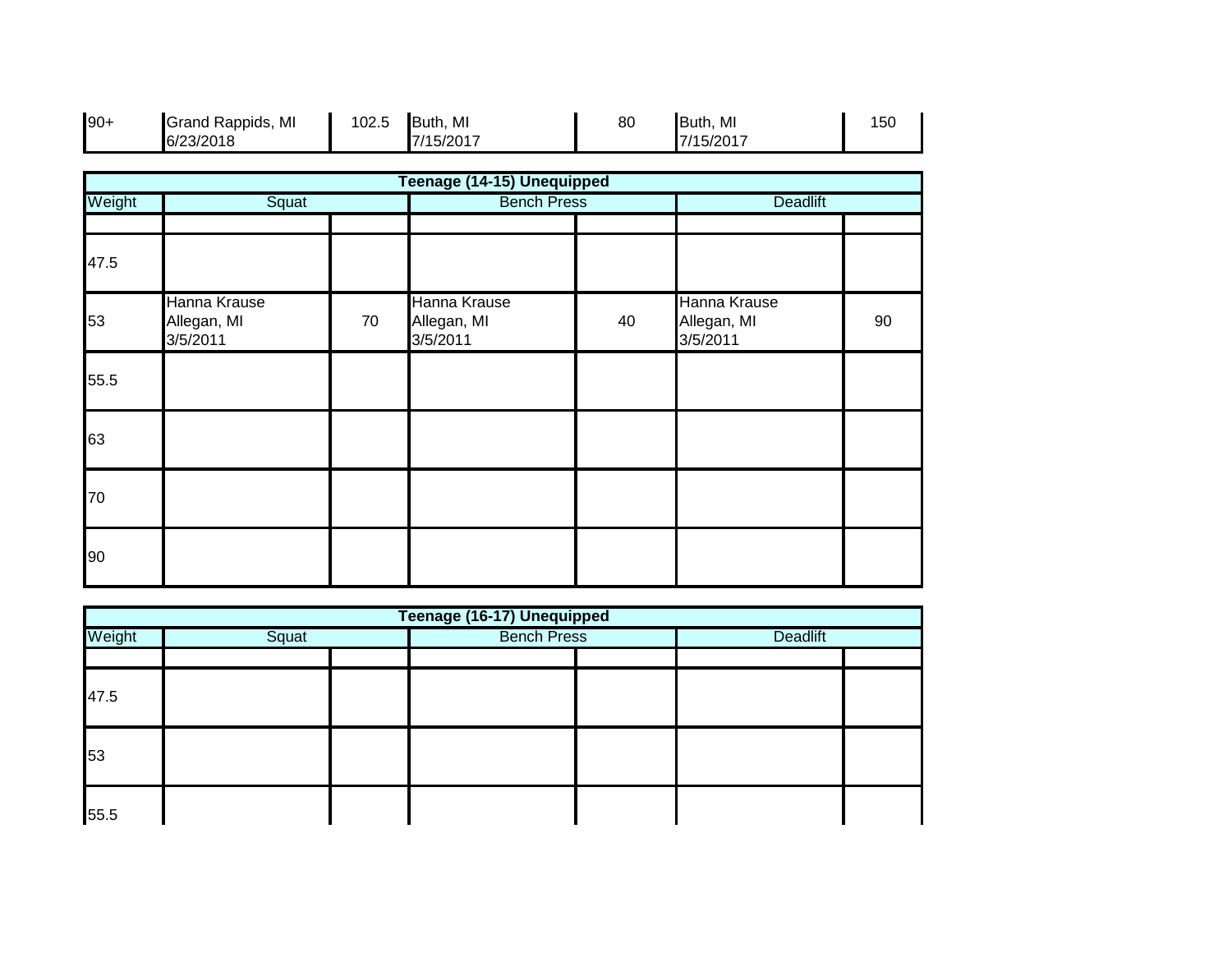| 58.5  | <b>Alicia Doyle</b><br>Croswell, MI<br>6/24/2011 | 70 | Jasmine Mendez<br>Grand Rapids, MI<br>3/3/2007    | 57.5 |                                                   |       |
|-------|--------------------------------------------------|----|---------------------------------------------------|------|---------------------------------------------------|-------|
| 63    |                                                  |    | Morgan Thompson<br>Fort Gratiot, MI<br>3/5/2011   | 57.5 | <b>Alicia Doyle</b><br>Croswell, MI<br>3/5/2011   | 130   |
| 70    |                                                  |    | <b>Marian Bosma</b><br>Hesperia, MI<br>10/16/2010 | 75   | <b>Marian Bosma</b><br>Hesperia, MI<br>10/16/2010 | 160   |
| 80    |                                                  |    | Kateri Stachowicz<br>Whitehall, MI<br>3/5/2011    | 75   | Kateri Stachowicz<br>Whitehall, MI<br>3/26/2011   | 147.5 |
| $90+$ |                                                  |    | Lauren Travis<br>Holland, MI<br>7/16/2016         | 47.5 | <b>Lauren Travis</b><br>Holland, MI<br>7/16/2016  | 122.5 |

|        | Teenage (18-19) Unequipped |  |                    |  |          |  |  |  |
|--------|----------------------------|--|--------------------|--|----------|--|--|--|
| Weight | 3quat                      |  | <b>Bench Press</b> |  | Deadlift |  |  |  |
|        |                            |  |                    |  |          |  |  |  |
|        |                            |  |                    |  |          |  |  |  |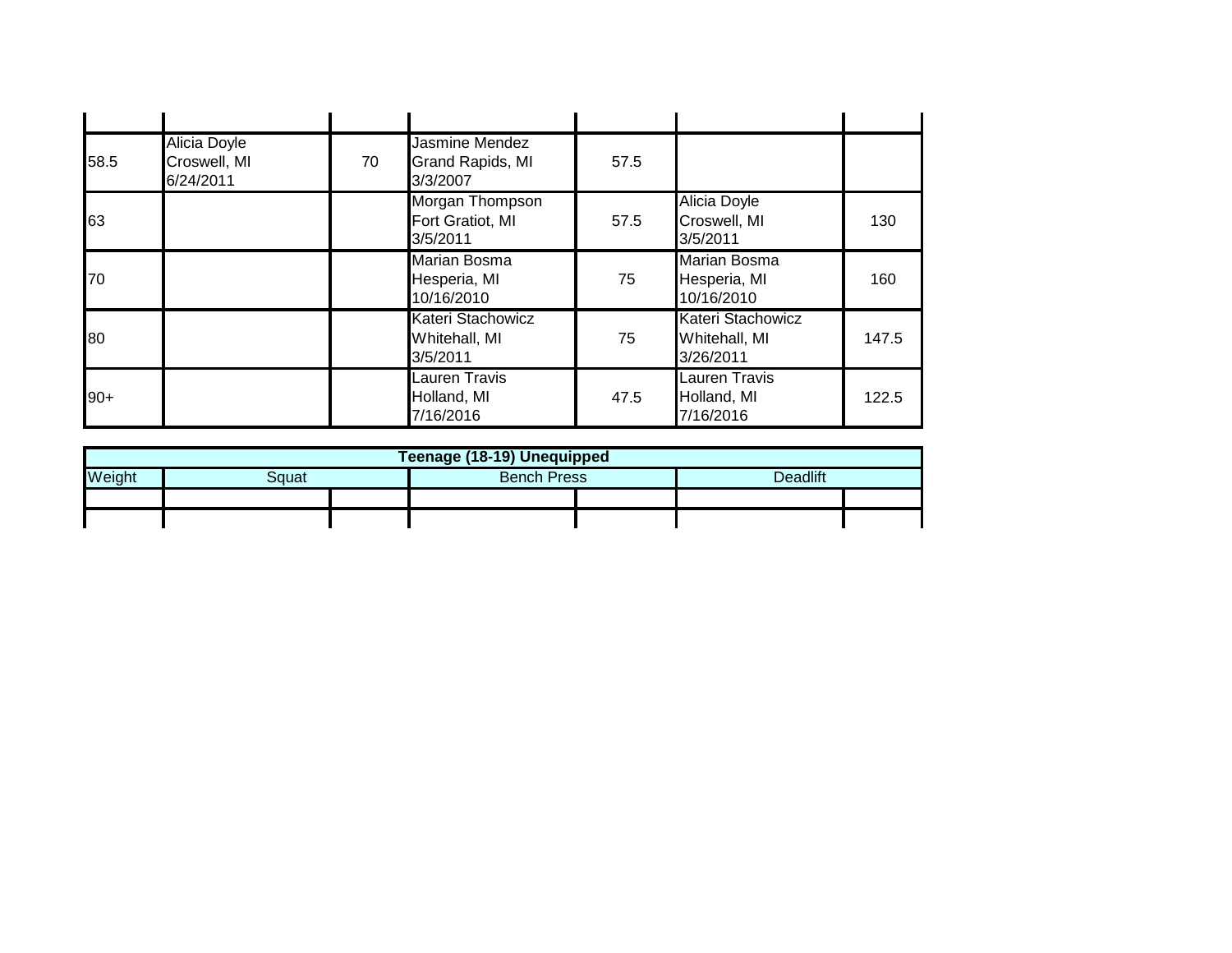| 63     |                                            |       |                                                  |      |                                                   |        |
|--------|--------------------------------------------|-------|--------------------------------------------------|------|---------------------------------------------------|--------|
| 70     |                                            |       | <b>Marian Bosma</b><br>Hesperia, MI<br>6/25/2011 | 80   | <b>Marian Bosma</b><br>Hesperia, MI<br>6/26/2011  | 172.5  |
| 80     |                                            |       | Emma DeBoer<br>Holland, MI<br>9/16/2017          | 56.7 | Emma DeBoer<br>Holland, MI<br>9/16/2017           | 102.06 |
|        |                                            |       | Junior (20-23) Unequipped                        |      |                                                   |        |
| Weight | Squat                                      |       | <b>Bench Press</b>                               |      | <b>Deadlift</b>                                   |        |
|        |                                            |       |                                                  |      |                                                   |        |
| 44     |                                            |       |                                                  |      |                                                   |        |
| 53     |                                            |       |                                                  |      |                                                   |        |
| 55.5   |                                            |       |                                                  |      |                                                   |        |
| 58.5   |                                            |       |                                                  |      |                                                   |        |
| 63     | Lauren Martin<br>Muskegon, MI<br>4/17/2021 | 90    | Lauren Martin<br>Muskegon, MI<br>4/17/2021       | 57.5 | Kaitlynne Dempsey<br>Spring Lake, MI<br>7/15/2017 | 112.5  |
| 70     |                                            |       | <b>Marian Bosma</b><br>Hesperia, MI<br>3/9/2013  | 80   | <b>Marian Bosma</b><br>Hesperia, MI<br>3/9/2013   | 172.5  |
| 80     | Toni Johnson<br>Muskegon, MI<br>6/23/2018  | 117.5 | Toni Johnson<br>Muskegon, MI<br>6/23/2018        | 57.5 | Toni Johnson<br>Muskegon, MI<br>6/23/2018         | 167.5  |

|        | (40-44) Unequipped<br><b>Master</b> |                |          |  |
|--------|-------------------------------------|----------------|----------|--|
| Weight | วตนat                               | Press<br>Bench | Deadlift |  |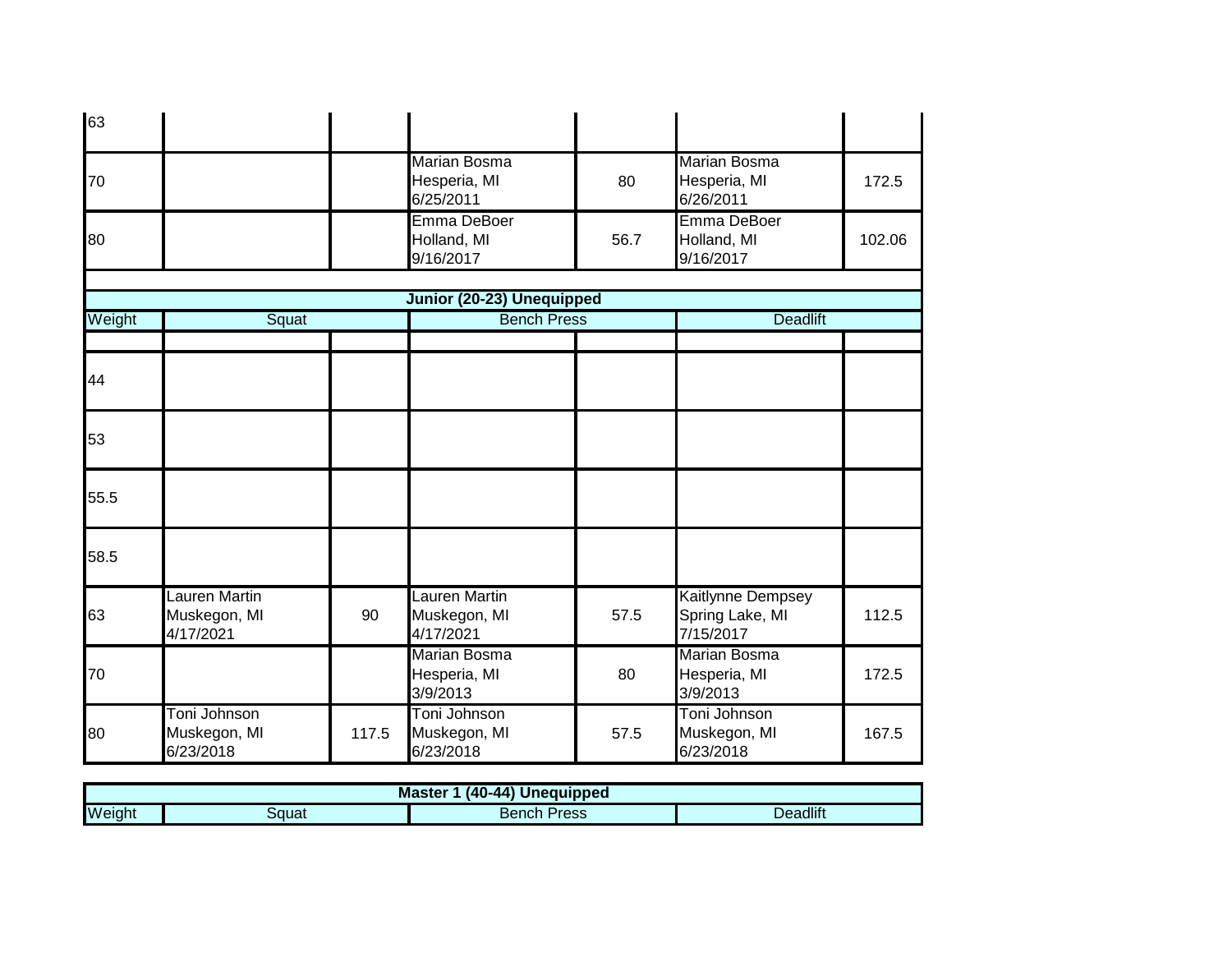| 50.5 |  |                                               |       |                                       |       |
|------|--|-----------------------------------------------|-------|---------------------------------------|-------|
| 53   |  |                                               |       |                                       |       |
| 55.5 |  |                                               |       |                                       |       |
| 58.5 |  |                                               |       |                                       |       |
| 63   |  | Rene Kerkstra<br>Grand Rapids, MI<br>3/3/2007 | 52.5  | Ann Marie Orr<br>Ada, MI<br>8/14/2010 | 112.5 |
| 70   |  |                                               |       |                                       |       |
| 90   |  | <b>Ann Kuipers</b><br>9/16/2017               | 79.38 |                                       |       |

|        |       | Master 2 (45-49) Unequipped                |     |                                            |     |
|--------|-------|--------------------------------------------|-----|--------------------------------------------|-----|
| Weight | Squat | <b>Bench Press</b>                         |     | <b>Deadlift</b>                            |     |
|        |       |                                            |     |                                            |     |
| 53     |       |                                            |     |                                            |     |
| 58.5   |       | Koley Hockeborn<br>Walker, MI<br>1/26/2008 | 95  |                                            |     |
| 63     |       | Koley Hockeborn<br>Walker, MI<br>9/13/2008 | 100 | Koley Hockeborn<br>Walker, MI<br>8/15/2009 | 120 |
|        |       |                                            |     |                                            |     |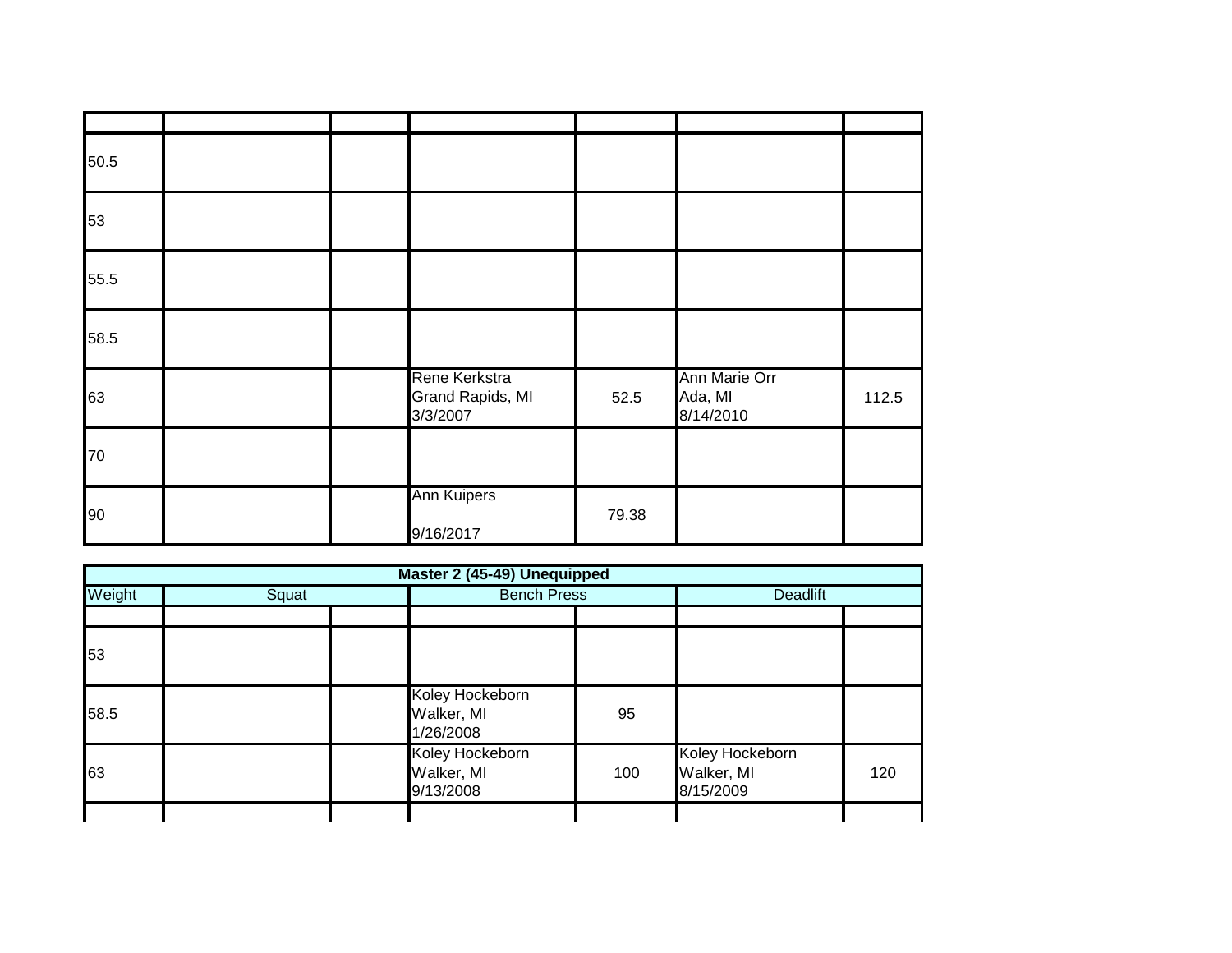| 80    |  |  |  |  |
|-------|--|--|--|--|
| 90    |  |  |  |  |
| $90+$ |  |  |  |  |

|        |                                              |     | Master 3 (50-54) Unequipped                      |      |                                                   |                 |  |
|--------|----------------------------------------------|-----|--------------------------------------------------|------|---------------------------------------------------|-----------------|--|
| Weight | Squat                                        |     | <b>Bench Press</b>                               |      |                                                   | <b>Deadlift</b> |  |
| 47.5   | Kimberly Wathen<br>Howell, MI<br>3/17/2018   | 60  |                                                  |      | <b>Kimberly Wathen</b><br>Howell, MI<br>3/17/2018 | 87.5            |  |
| 53     |                                              |     |                                                  |      |                                                   |                 |  |
| 55.5   |                                              |     |                                                  |      |                                                   |                 |  |
| 58.5   |                                              |     |                                                  |      |                                                   |                 |  |
| 63     | Koley Hockeborn<br>Walker, MI<br>6/24/2011   | 100 | Koley Hockeborn<br>Walker, MI<br>10/16/2010      | 105  |                                                   |                 |  |
| 70     | <b>Carol Burr</b><br>Hersey, MI<br>3/14/2009 | 105 | <b>Carol Burr</b><br>Hersey, MI<br>3/14/2009     | 77.5 | <b>Carol Burr</b><br>Hersey, MI<br>6/26/2011      | 167.5           |  |
| 80     |                                              |     |                                                  |      |                                                   |                 |  |
| $90+$  |                                              |     | <b>Sharri Margraves</b><br>Bath, MI<br>4/16/2016 | 75   | <b>Sharri Margraves</b><br>Bath, MI<br>4/16/2016  | 147.5           |  |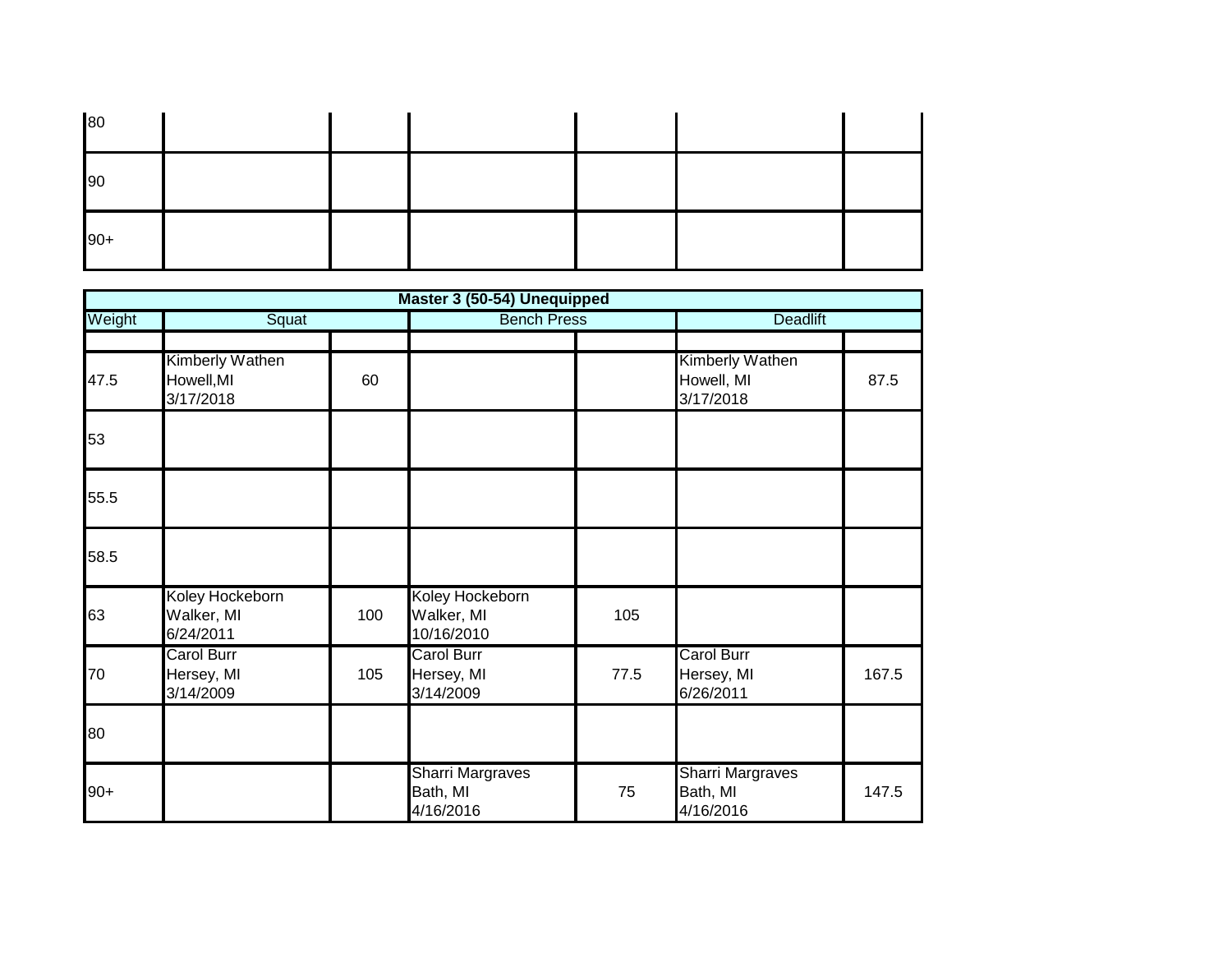|        |                                                 |      | Master 4 (55-59) Unequipped                       |      |                                                   |     |
|--------|-------------------------------------------------|------|---------------------------------------------------|------|---------------------------------------------------|-----|
| Weight | Squat                                           |      | <b>Bench Press</b>                                |      | <b>Deadlift</b>                                   |     |
|        |                                                 |      |                                                   |      |                                                   |     |
| 50.5   |                                                 |      |                                                   |      |                                                   |     |
| 53     |                                                 |      |                                                   |      |                                                   |     |
| 55.5   |                                                 |      |                                                   |      |                                                   |     |
| 58.5   |                                                 |      |                                                   |      |                                                   |     |
| 63     |                                                 |      |                                                   |      |                                                   |     |
| 70     |                                                 |      | <b>Carol Burr</b><br>Hersey, MI<br>7/16/2016      | 67.5 | Carol Burr<br>Hersey, MI<br>7/16/2016             | 140 |
| 80     |                                                 |      |                                                   |      |                                                   |     |
| 90     | <b>Sharri Margraves</b><br>Bath, MI<br>2/9/2019 | 87.5 | <b>Sharri Margraves</b><br>Bath, MI<br>2/1/2020   | 80   | <b>Sharri Margraves</b><br>Bath, MI<br>2/9/2019   | 110 |
| $90+$  |                                                 |      | <b>Sherrie Margraves</b><br>Buth, MI<br>7/15/2017 | 80   | <b>Sherrie Margraves</b><br>Buth, MI<br>7/15/2017 | 150 |

| Master 5 (60-64) Unequipped                       |  |  |  |  |  |  |  |  |  |  |  |  |  |
|---------------------------------------------------|--|--|--|--|--|--|--|--|--|--|--|--|--|
| Weight<br>Deadlift<br><b>Bench Press</b><br>}αuat |  |  |  |  |  |  |  |  |  |  |  |  |  |
|                                                   |  |  |  |  |  |  |  |  |  |  |  |  |  |
|                                                   |  |  |  |  |  |  |  |  |  |  |  |  |  |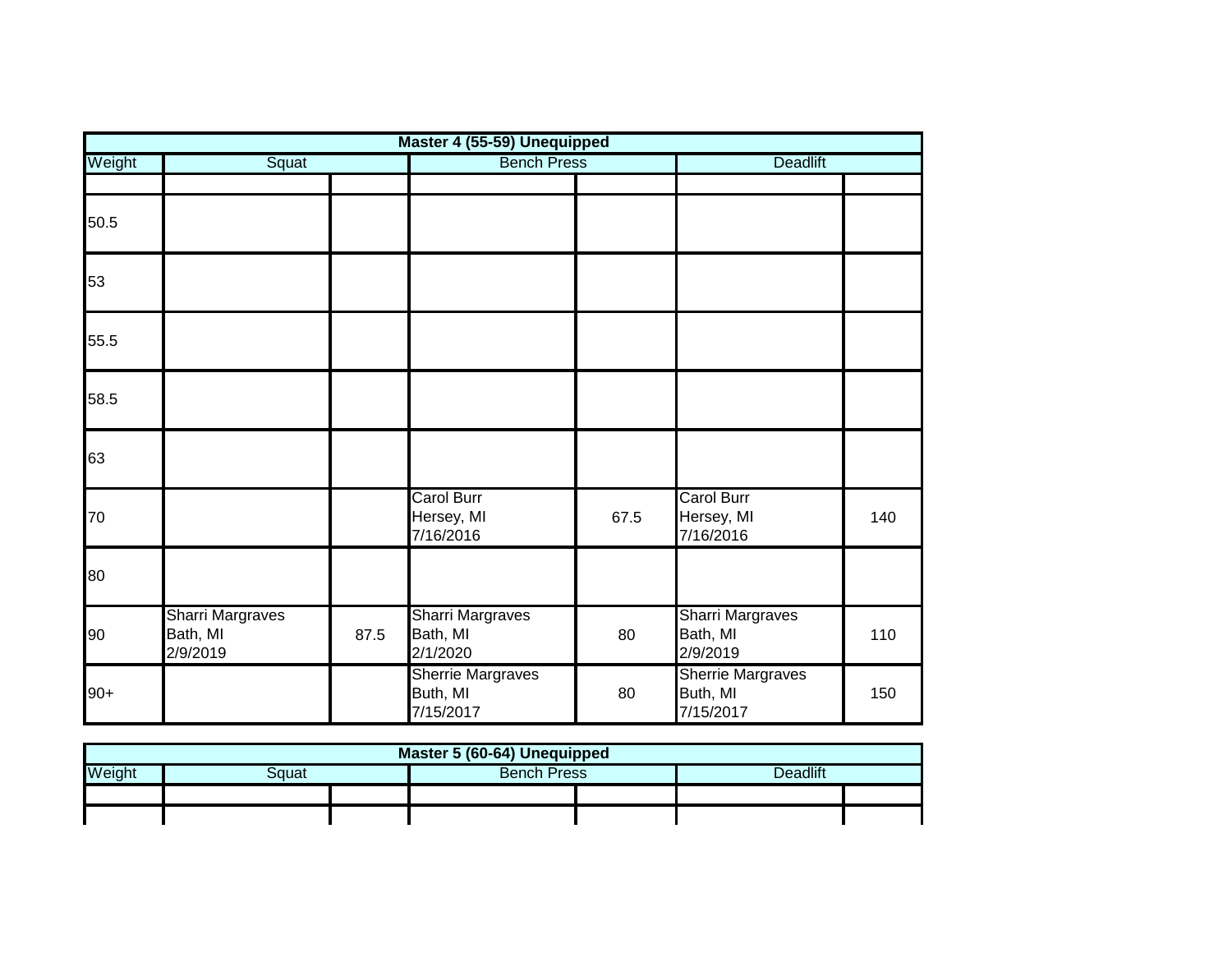| 50.5  |  |  |  |
|-------|--|--|--|
| 55.5  |  |  |  |
| 63    |  |  |  |
| 70    |  |  |  |
| 90    |  |  |  |
| $90+$ |  |  |  |

|        | Master 6 (65-69) Unequipped |  |                                                 |                    |                                                 |                 |  |  |  |
|--------|-----------------------------|--|-------------------------------------------------|--------------------|-------------------------------------------------|-----------------|--|--|--|
| Weight | Squat                       |  |                                                 | <b>Bench Press</b> |                                                 | <b>Deadlift</b> |  |  |  |
|        |                             |  |                                                 |                    |                                                 |                 |  |  |  |
| 44     |                             |  |                                                 |                    |                                                 |                 |  |  |  |
| 47     |                             |  |                                                 |                    |                                                 |                 |  |  |  |
| 50.5   |                             |  |                                                 |                    |                                                 |                 |  |  |  |
| 55.5   |                             |  |                                                 |                    |                                                 |                 |  |  |  |
| 58.5   |                             |  | Sandra James<br>Grand Junction, MI<br>4/22/2017 | 40                 | Sandra James<br>Grand Junction, MI<br>4/22/2017 | 60              |  |  |  |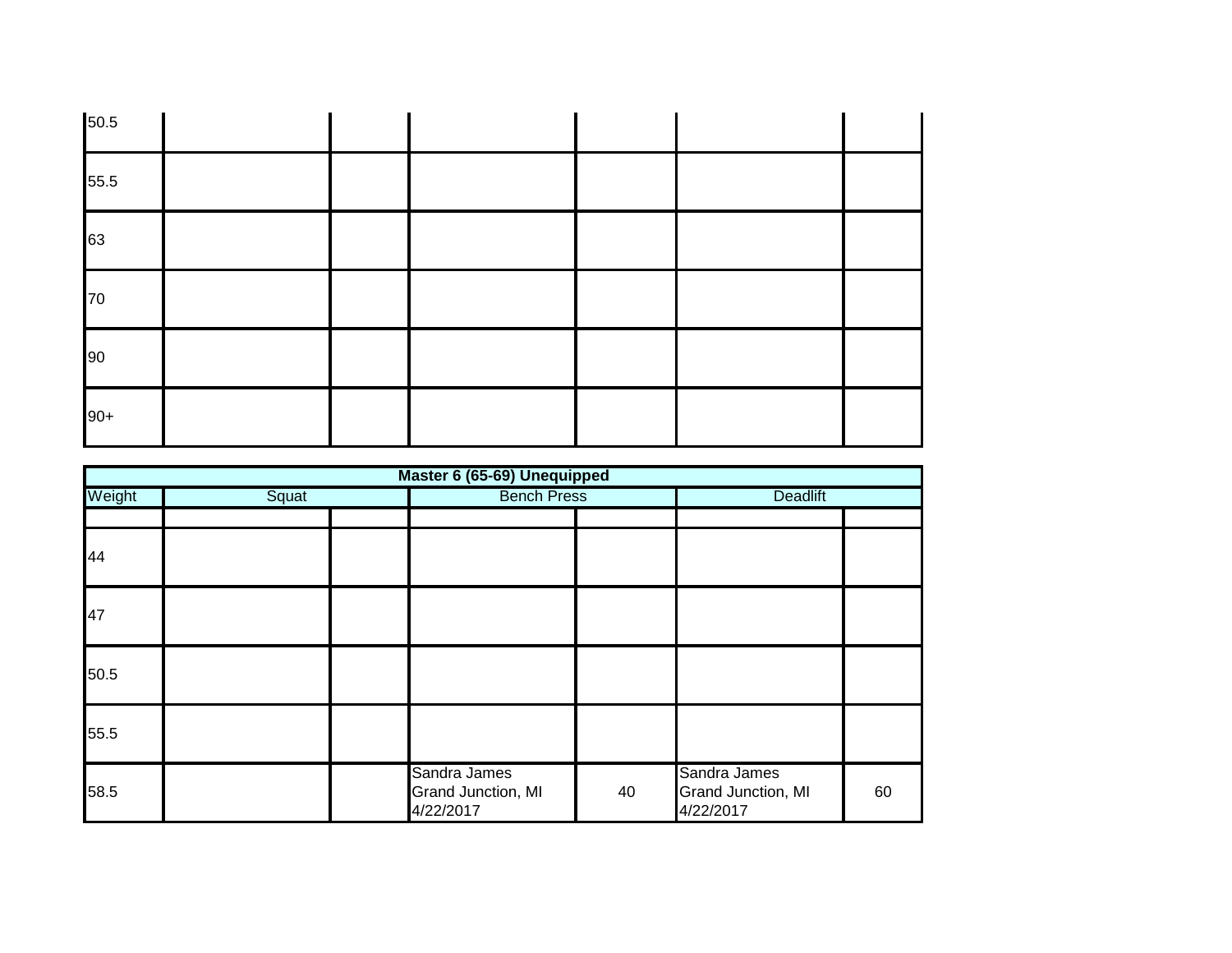| 63    |                                                  |    |                                                  |      |                                                  |    |
|-------|--------------------------------------------------|----|--------------------------------------------------|------|--------------------------------------------------|----|
| 70    |                                                  |    |                                                  |      |                                                  |    |
| 80    |                                                  |    |                                                  |      |                                                  |    |
| 90    | <b>Carol Chaney</b><br>Muskegon, MI<br>11/5/2016 | 25 | <b>Carol Chaney</b><br>Muskegon, MI<br>9/24/2016 | 36.3 | <b>Carol Chaney</b><br>Muskegon, MI<br>7/16/2016 | 75 |
| $90+$ |                                                  |    |                                                  |      |                                                  |    |

|        | Master 7 (70-74) Unequipped |  |                                                  |      |                                                  |    |  |  |  |
|--------|-----------------------------|--|--------------------------------------------------|------|--------------------------------------------------|----|--|--|--|
| Weight | Squat                       |  | <b>Bench Press</b>                               |      | <b>Deadlift</b>                                  |    |  |  |  |
|        |                             |  |                                                  |      |                                                  |    |  |  |  |
| 44     |                             |  |                                                  |      |                                                  |    |  |  |  |
| 80     |                             |  |                                                  |      |                                                  |    |  |  |  |
| 90     |                             |  | <b>Carol Chaney</b><br>Muskegon. MI<br>7/15/2017 | 37.5 | <b>Carol Chaney</b><br>Muskegon, MI<br>7/15/2017 | 90 |  |  |  |

| Master 8 (75-79) Unequipped |               |  |                    |  |                      |  |  |  |
|-----------------------------|---------------|--|--------------------|--|----------------------|--|--|--|
| Weight                      | Squat         |  | <b>Bench Press</b> |  | <b>Deadlift</b>      |  |  |  |
|                             |               |  |                    |  |                      |  |  |  |
| 44                          |               |  |                    |  |                      |  |  |  |
|                             | Gretchen Page |  | Gretchen Page      |  | <b>Gretchen Page</b> |  |  |  |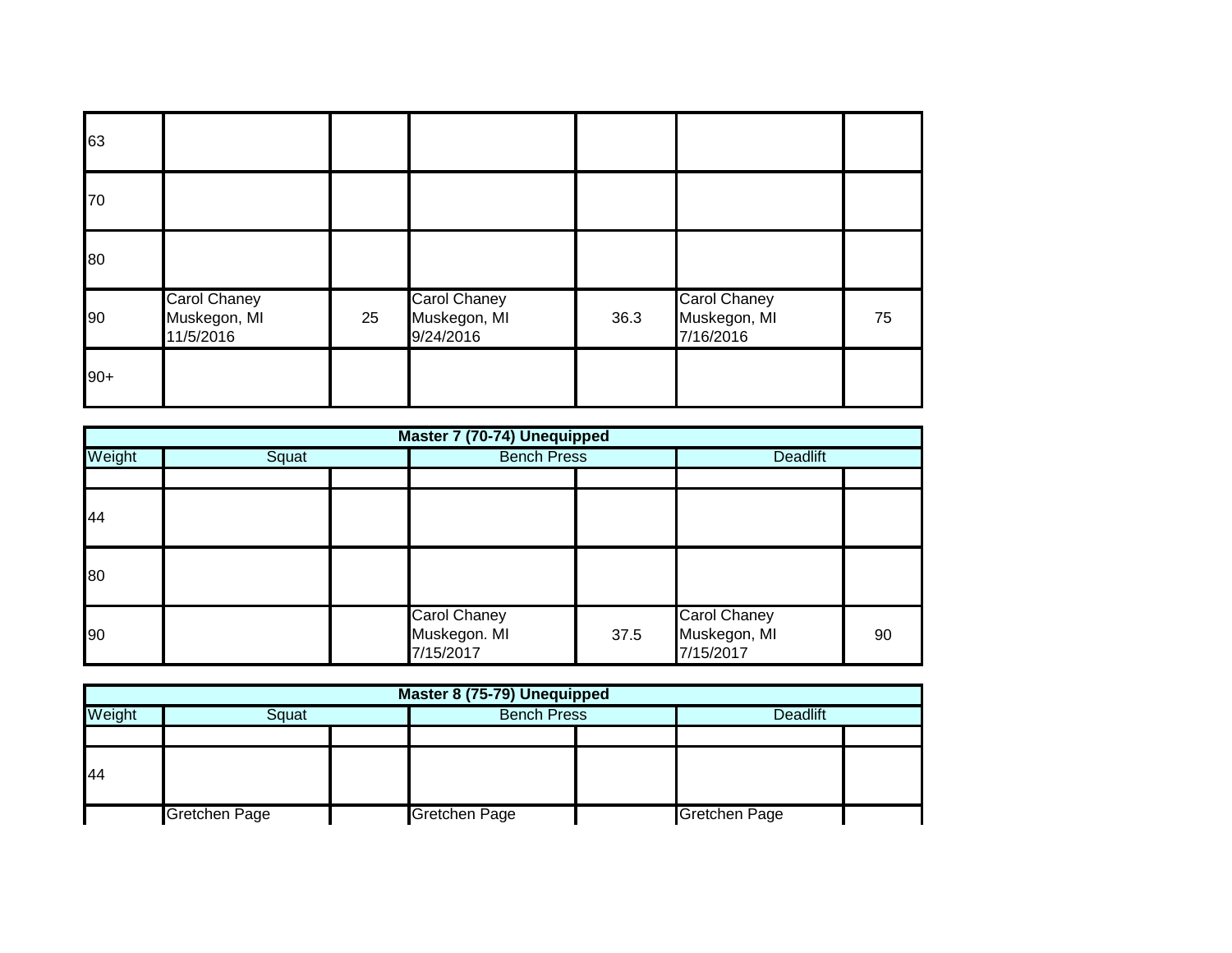| 80 | Muskegon, MI<br>8/25/2018 | 27.5 | Muskegon, MI<br>8/25/2018 | 25 | Muskegon, MI<br>8/25/2018 | 72.5 |
|----|---------------------------|------|---------------------------|----|---------------------------|------|
| 90 |                           |      |                           |    |                           |      |

| <b>Police/Military/Fire Unequipped</b>                   |  |  |  |  |  |  |  |  |
|----------------------------------------------------------|--|--|--|--|--|--|--|--|
| <b>Bench Press</b><br><b>Deadlift</b><br>Weight<br>Squat |  |  |  |  |  |  |  |  |
|                                                          |  |  |  |  |  |  |  |  |
| 190                                                      |  |  |  |  |  |  |  |  |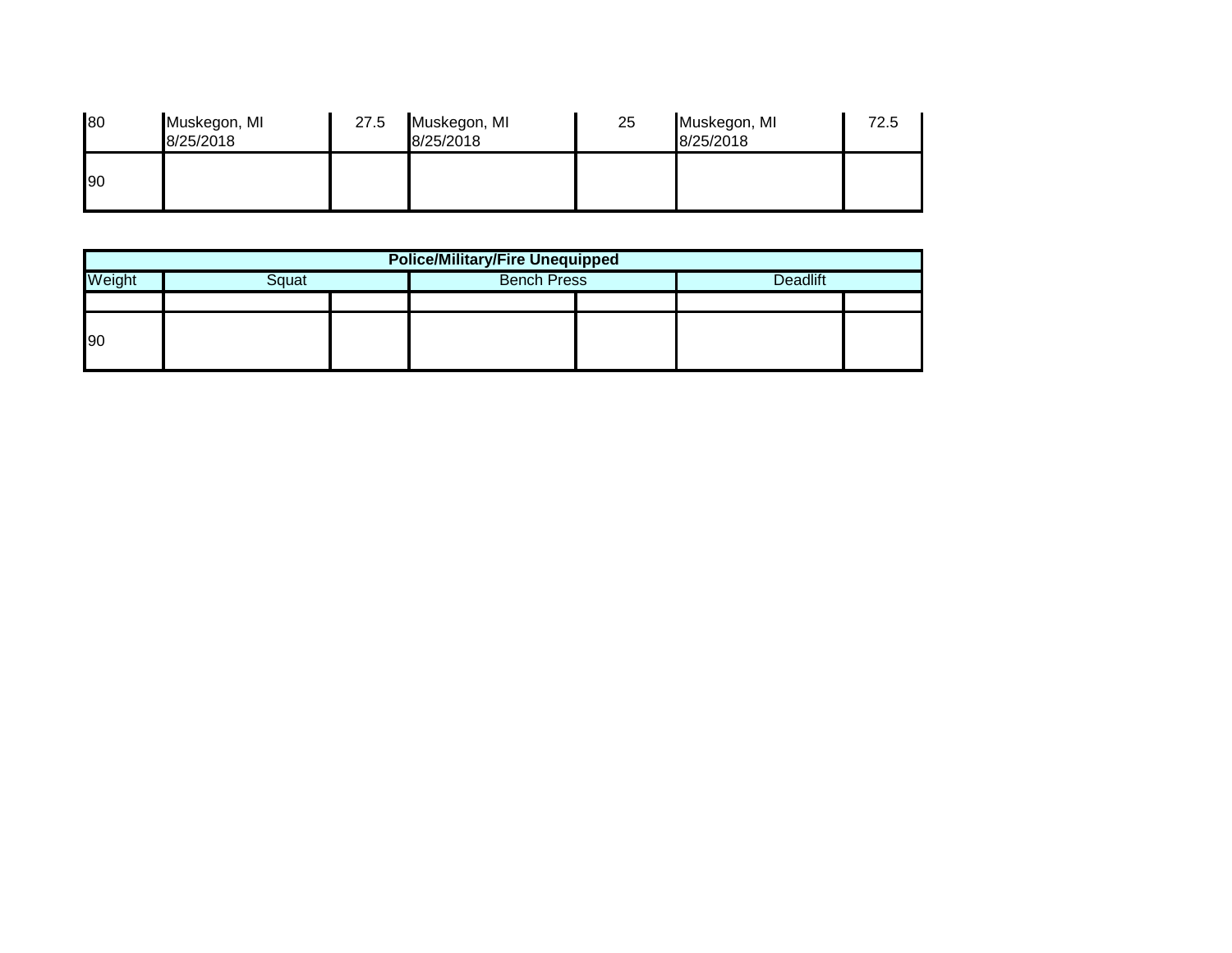## Single Event Unequipped Michigan Records Updated 4/26/2017

|        |                                           |       | <b>Open Equipped</b>                                 |                    |                                            |       |
|--------|-------------------------------------------|-------|------------------------------------------------------|--------------------|--------------------------------------------|-------|
| Weight | Squat                                     |       |                                                      | <b>Bench Press</b> |                                            |       |
| 44     |                                           |       |                                                      |                    |                                            |       |
| 47     |                                           |       |                                                      |                    |                                            |       |
| 50.5   |                                           |       |                                                      |                    |                                            |       |
| 53     |                                           |       |                                                      |                    |                                            |       |
| 58.5   | Koley Hockeborn<br>Walker, MI<br>3/9/2013 | 142.5 | Koley Hockeborn<br>Walker, MI<br>3/9/2013            | 110                | Koley Hockeborn<br>Walker, MI<br>3/9/2013  | 142.5 |
| 63     | Koley Hockeborn<br>Walker, MI<br>3/5/2011 | 150   | Koley Hockeborn<br>Walker, MI<br>3/5/2011            | 120                | Koley Hockeborn<br>Walker, MI<br>6/26/2011 | 147.5 |
| 70     |                                           |       |                                                      |                    |                                            |       |
| 80     |                                           |       |                                                      |                    |                                            |       |
| 90     |                                           |       | <b>Stacie Downs</b><br>Eaton Rapids, MI<br>2/25/2006 | 105                |                                            |       |
| $90+$  |                                           |       | Samantha Baty<br>Eaton Rapids, MI<br>3/3/2007        | 77.5               |                                            |       |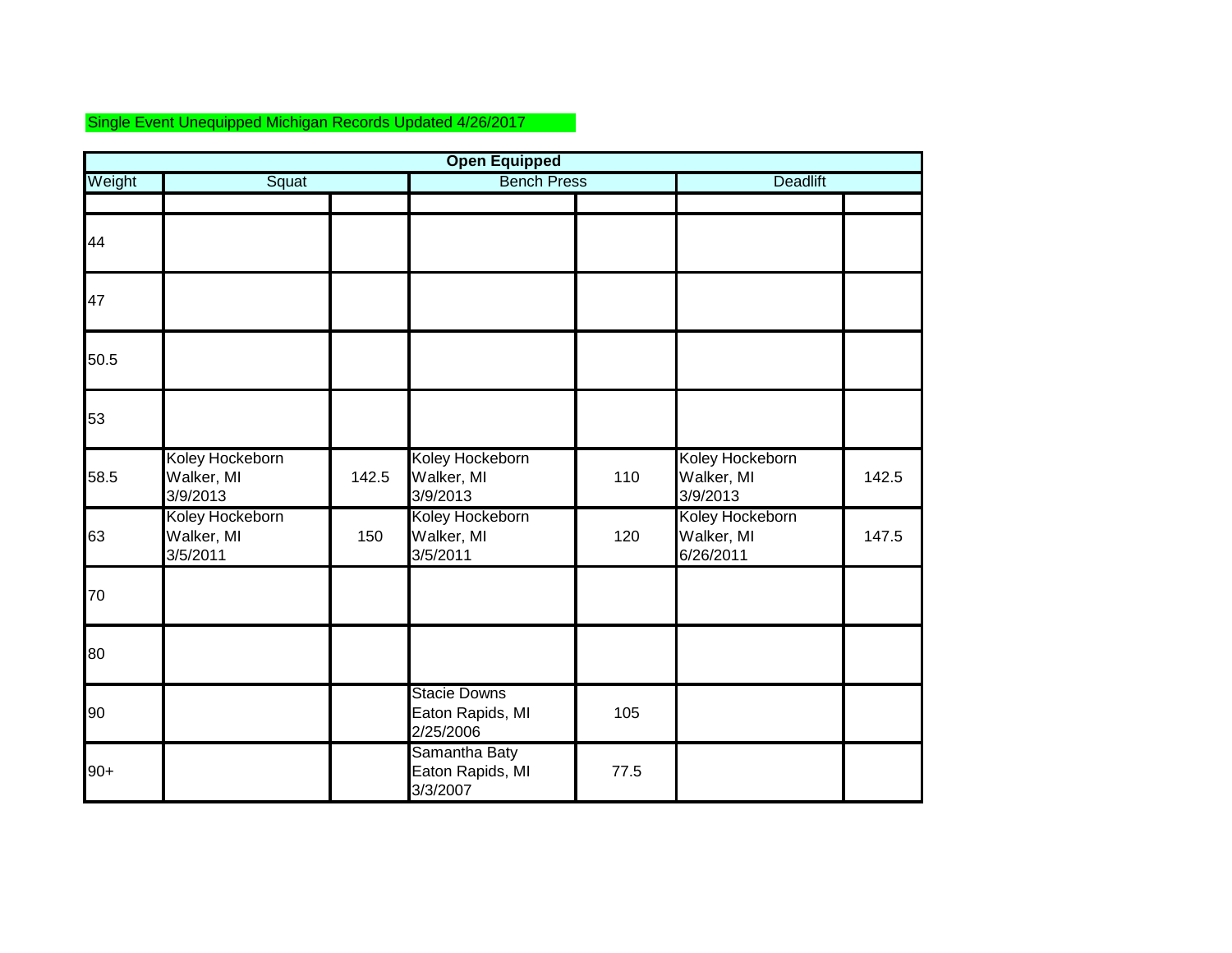|                 | Teenage (14-15) Equipped |  |                                               |      |                 |  |  |  |  |
|-----------------|--------------------------|--|-----------------------------------------------|------|-----------------|--|--|--|--|
| Weight<br>Squat |                          |  | <b>Bench Press</b>                            |      | <b>Deadlift</b> |  |  |  |  |
|                 |                          |  |                                               |      |                 |  |  |  |  |
| 53              |                          |  |                                               |      |                 |  |  |  |  |
| 90              |                          |  |                                               |      |                 |  |  |  |  |
| $90+$           |                          |  | Samantha Baty<br>Eaton Rapids, MI<br>3/3/2007 | 77.5 |                 |  |  |  |  |

|        |       | Teenage (16-17) Equipped                       |      |                 |  |
|--------|-------|------------------------------------------------|------|-----------------|--|
| Weight | Squat | <b>Bench Press</b>                             |      | Deadlift        |  |
| 58.5   |       | Brianna Palleschi<br>Applegate, MI<br>4/5/2008 | 72.5 |                 |  |
| 80     |       |                                                |      |                 |  |
| 90     |       |                                                |      |                 |  |
| $90+$  |       |                                                |      |                 |  |
|        |       |                                                |      |                 |  |
|        |       | Teenage (18-19) Equipped                       |      |                 |  |
| Weight | Squat | <b>Bench Press</b>                             |      | <b>Deadlift</b> |  |
|        |       |                                                |      |                 |  |
| 70     |       |                                                |      |                 |  |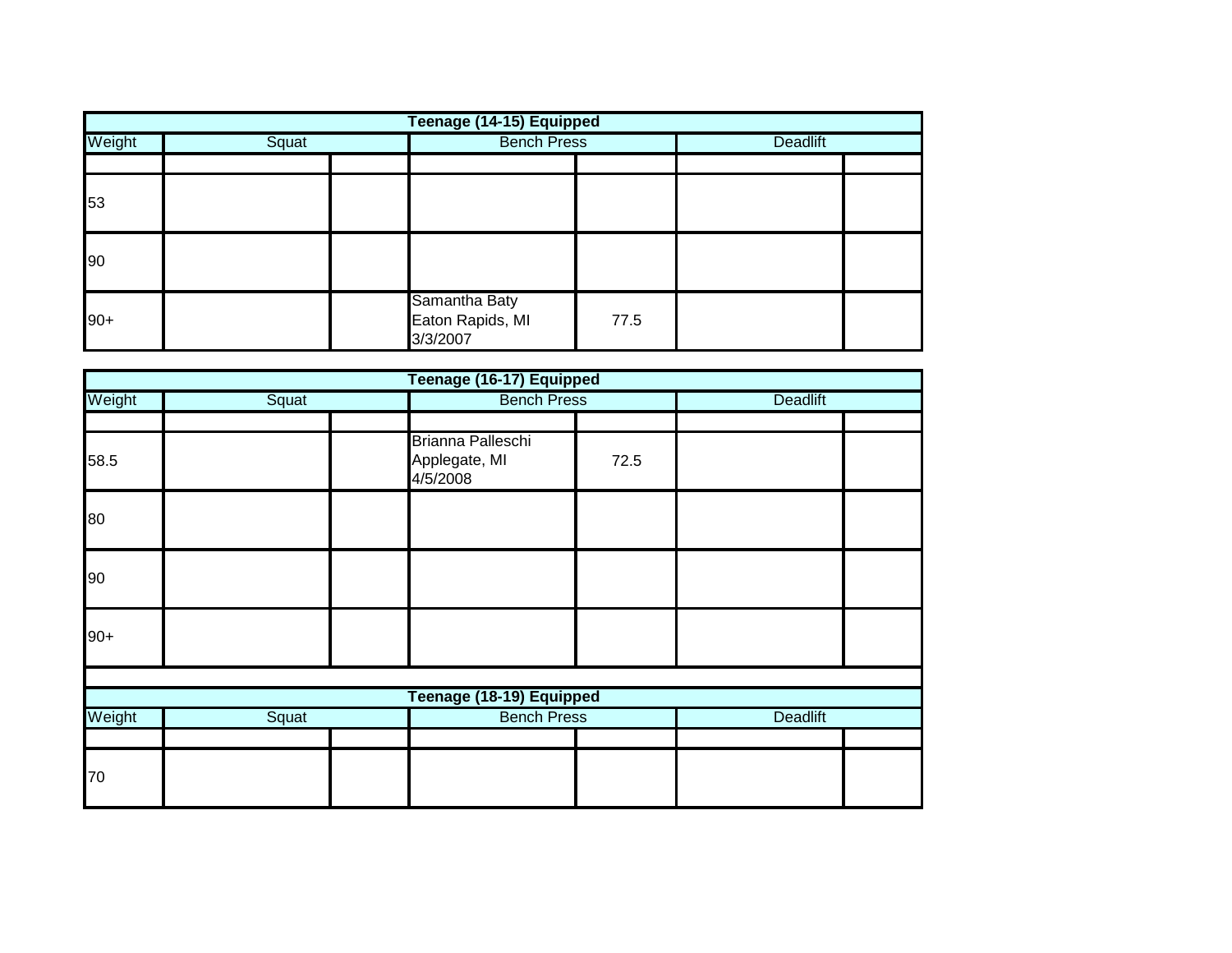| Master (40-44) Equipped                                  |  |  |  |  |  |  |  |  |
|----------------------------------------------------------|--|--|--|--|--|--|--|--|
| Weight<br><b>Bench Press</b><br><b>Deadlift</b><br>Squat |  |  |  |  |  |  |  |  |
|                                                          |  |  |  |  |  |  |  |  |
| 70                                                       |  |  |  |  |  |  |  |  |

| Master (45-49) Equipped |       |  |                    |  |                 |  |  |  |  |
|-------------------------|-------|--|--------------------|--|-----------------|--|--|--|--|
| Weight                  | Squat |  | <b>Bench Press</b> |  | <b>Deadlift</b> |  |  |  |  |
|                         |       |  |                    |  |                 |  |  |  |  |
| 50.5                    |       |  |                    |  |                 |  |  |  |  |
| 80                      |       |  |                    |  |                 |  |  |  |  |

| Master (50-54) Equipped |                                           |       |                                           |     |                                            |       |  |
|-------------------------|-------------------------------------------|-------|-------------------------------------------|-----|--------------------------------------------|-------|--|
| Weight                  | Squat                                     |       | <b>Bench Press</b>                        |     | <b>Deadlift</b>                            |       |  |
|                         |                                           |       |                                           |     |                                            |       |  |
| 58.5                    | Koley Hockeborn<br>Walker, MI<br>3/9/2013 | 142.5 | Koley Hockeborn<br>Walker, MI<br>3/9/2013 | 110 | Koley Hockeborn<br>Walker, MI<br>3/9/2013  | 142.5 |  |
| 63                      | Koley Hockeborn<br>Walker, MI<br>3/5/2011 | 150   | Koley Hockeborn<br>Walker, MI<br>3/5/2011 | 120 | Koley Hockeborn<br>Walker, MI<br>6/26/2011 | 147.5 |  |
| 170                     |                                           |       |                                           |     |                                            |       |  |

| Master (55-59) Equipped |       |  |                    |  |                 |  |  |
|-------------------------|-------|--|--------------------|--|-----------------|--|--|
| Weight                  | Squat |  | <b>Bench Press</b> |  | <b>Deadlift</b> |  |  |
|                         |       |  |                    |  |                 |  |  |
| $90+$                   |       |  |                    |  |                 |  |  |